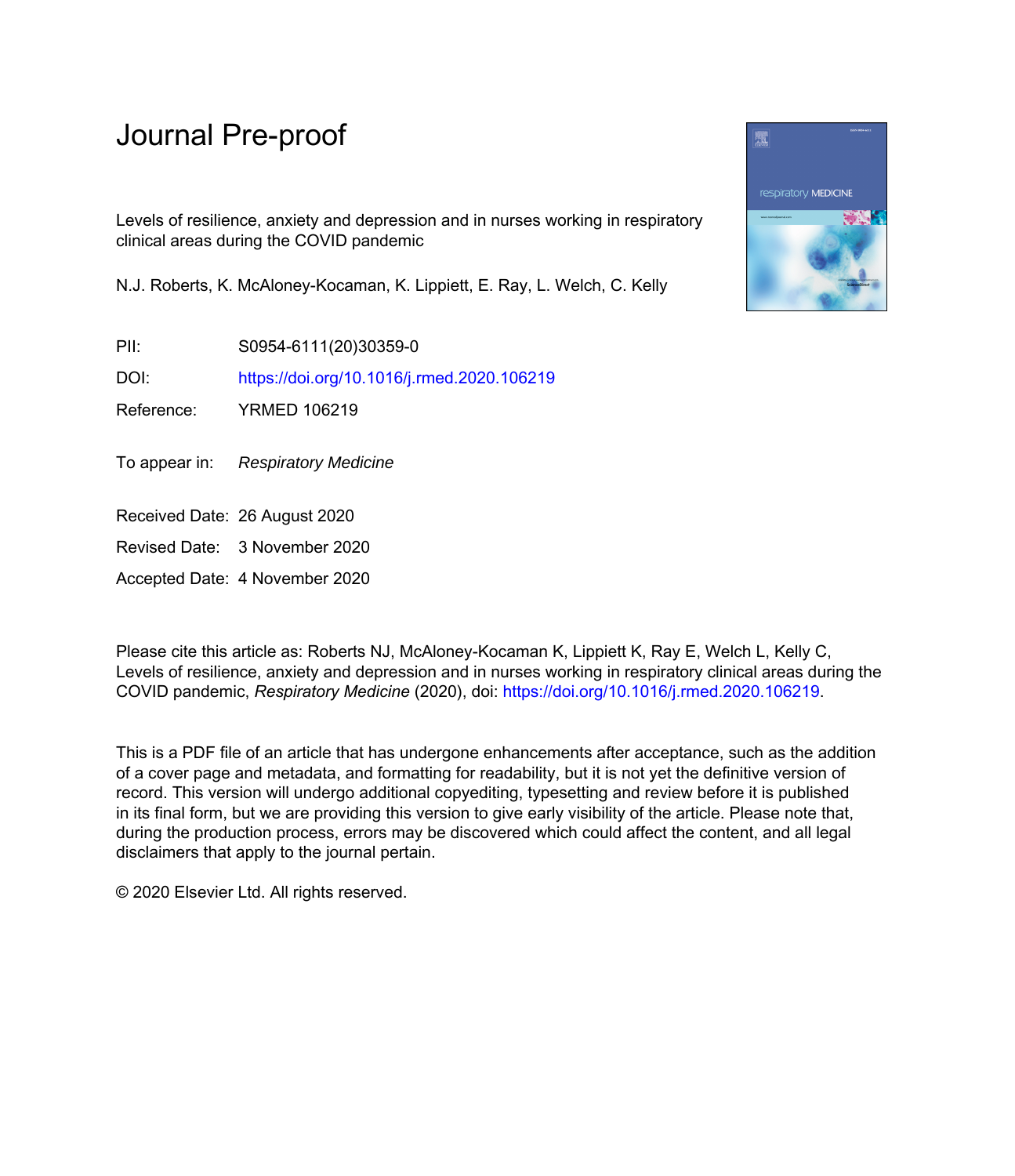#### **Credit Author Statement**

**Nicola Roberts: conceptualization, methodology, formal analysis, investigation, writing – original draft, project administration** 

| <b>Lindsay Welch</b><br>editing, | conceptualization, methodology, investigation, writing-reviewing and     |
|----------------------------------|--------------------------------------------------------------------------|
| <b>Kate Lippiett</b><br>editing, | conceptualization, methodology, investigation, writing–reviewing and     |
| Emma Ray<br>editing              | conceptualization, methodology, investigation, writing $-$ reviewing and |
| Kareena McAlonney-Koleman        | methodology, formal analysis, writing - reviewing and editing            |
| <b>Carol Kelly</b><br>oditina.   | conceptualization, methodology, investigation, writing-reviewing and     |

Kareena McAlonney-Koleman methodology, formal analysis, writing – reviewing a<br>Carol Kelly<br>editing,<br>**Editing,**<br> $\begin{bmatrix}\n\text{Corollity} \\
\text{Cov(1)}\n\end{bmatrix}$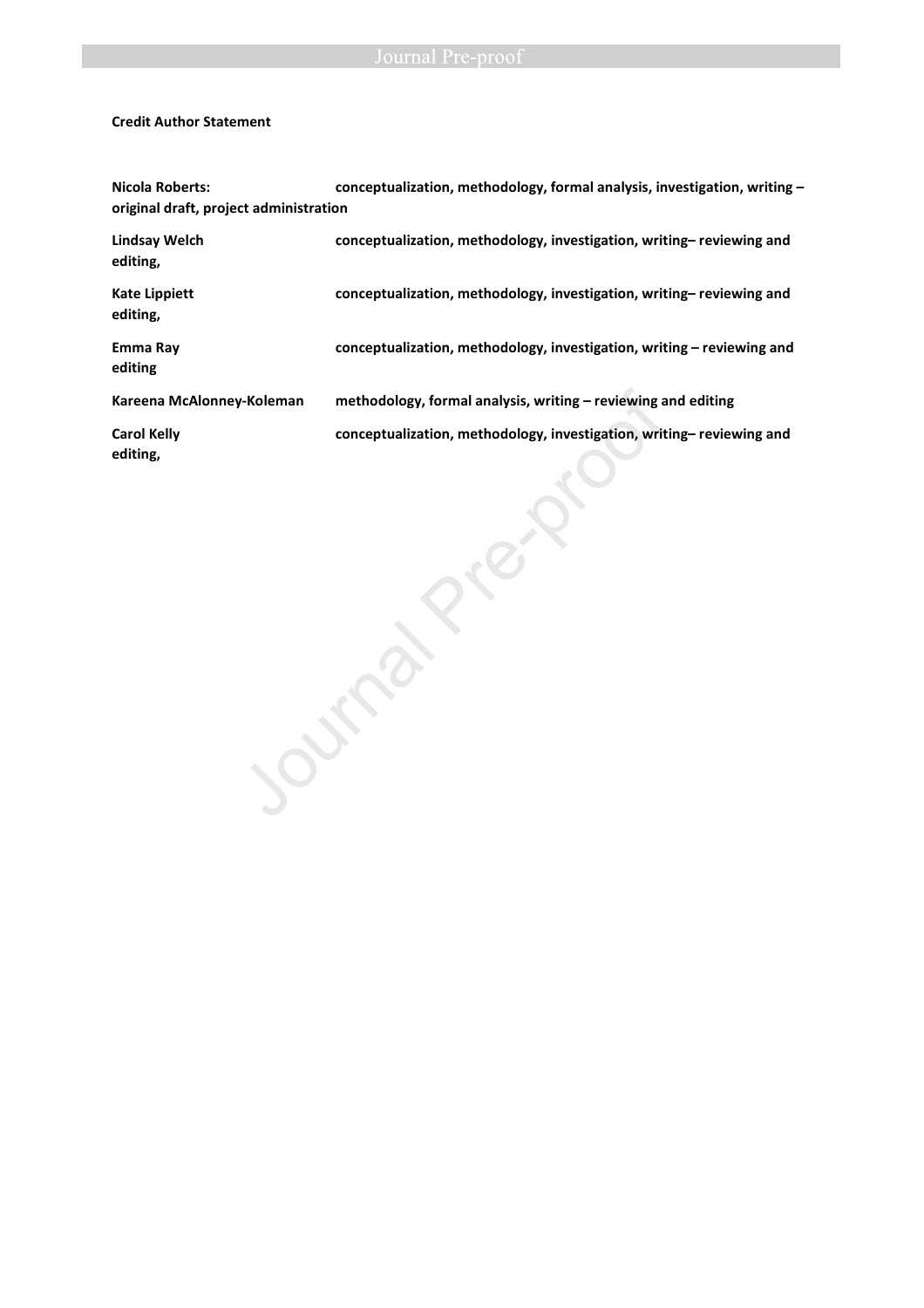**Levels of resilience, anxiety and depression and in nurses working in respiratory clinical areas during the COVID pandemic** 

NJ Roberts<sup>1</sup> \* K McAloney-Kocaman <sup>1</sup>, K Lippiett<sup>2</sup>, E Ray<sup>2</sup>, L Welch<sup>2</sup>, C Kelly<sup>3</sup>

1. School of Health and Life Sciences, Glasgow Caledonian University

2. School of Health Sciences, University of Southampton h Sciences, University of Southampton<br>Search Centre, Edge Hill University<br>thor<br>Ind Life Sciences<br>an University

3. Respiratory Research Centre, Edge Hill University

Corresponding author

Dr NJ Roberts

Senior Lecturer

School of Health and Life Sciences

Glasgow Caledonian University

Cowcaddens Rd

Glasgow

G4 0BA

Email: Nicola.roberts@gcu.ac.uk

Nicola Roberts: conceptualization, methodology, formal analysis, investigation, writing – original draft, project administration

Lindsay Welch: conceptualization, methodology, investigation, writing– reviewing and editing, Kate Lippiett: conceptualization, methodology, investigation, writing– reviewing and editing, Emma Ray: conceptualization, methodology, investigation, writing – reviewing and editing Kareena McAloney-Kocaman: methodology, formal analysis, writing – reviewing and editing Carol Kelly: conceptualization, methodology, investigation, writing– reviewing and editing,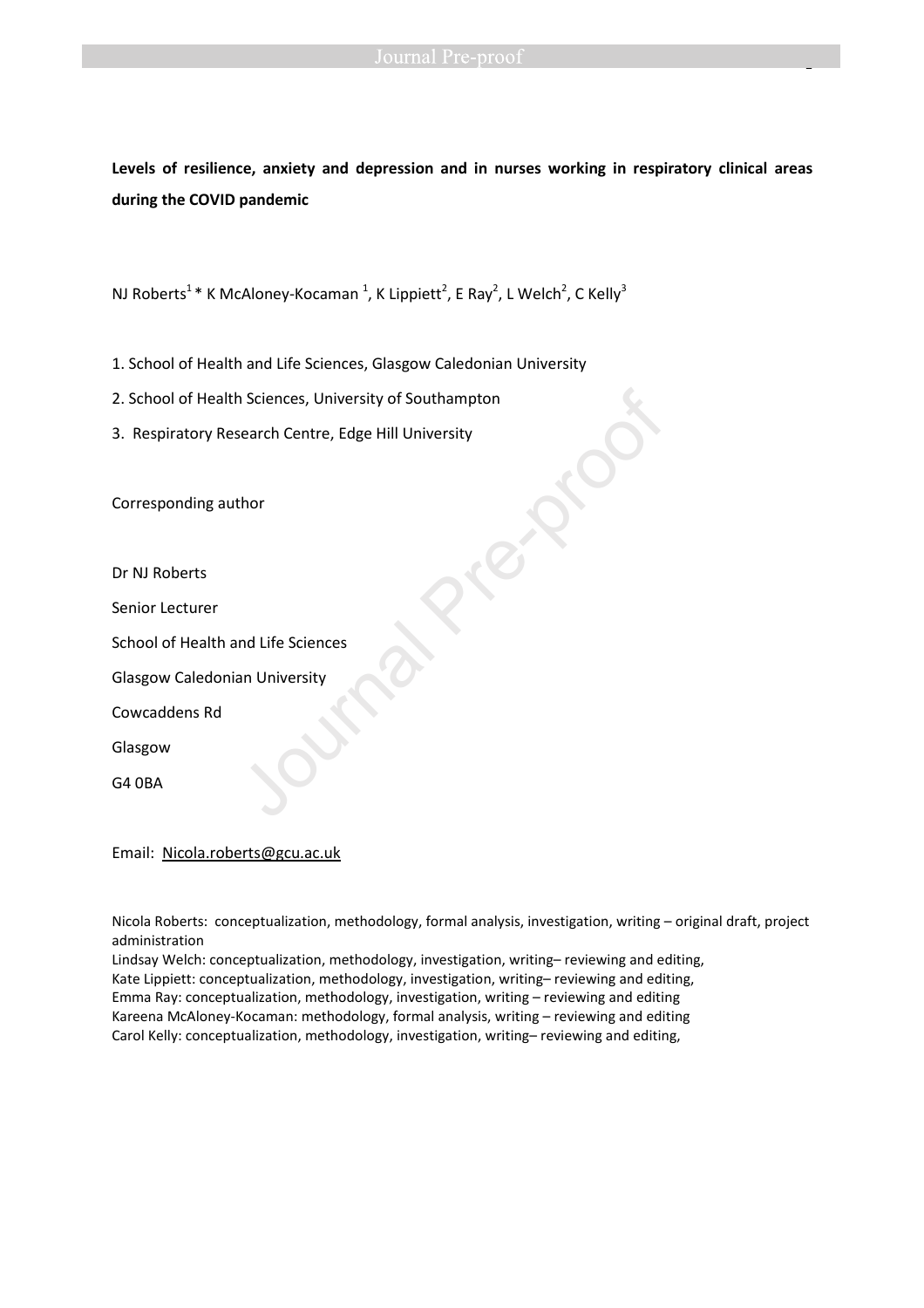#### Abstract

#### Background

The delivery of healthcare during the COVID pandemic has had a significant impact on front line staff. Nurses who work with respiratory patients, have been at the forefront of the pandemic response. Lessons can be learnt from these nurses' experiences in order to support these nurses during the existing pandemic and retain and mobilise this skilled workforce for future pandemics. Methods

This study explores UK nurses' experiences of working in a respiratory environment during the COVID-19 pandemic. An e-survey was distributed via professional respiratory societies the survey included a resilience scale, the GAD7 (anxiety) and the PHQ9 (depression) tools. Demographic data was collected on age, gender, ethnicity, nursing experience and background, clinical role in the pandemic, and home-life and work balance. In the survey was distributed via professional respiratory<br>nic. An e-survey was distributed via professional respiratory<br>nee scale, the GAD7 (anxiety) and the PHQ9 (depression) tools<br>age, gender, ethnicity, nursing experie

#### Results

Two hundred and fifty-five responses were received for the survey, predominately women (89%, 226/255), aged over 35 (79%, 202/255). Nearly 21% (40/191) experiencing moderate to severe or severe symptoms of anxiety. Similar levels are seen for depression (15.7%, 30/191). 18.9% (34/180) had a low or very low resilience score.

 Regression analysis showed that for both depression and anxiety variables, age and years of qualification provided the best model fit. Younger nurses with less experience have higher levels of anxiety and depression and had lower resilience.

#### Conclusion

This cohort experienced significant levels of anxiety and depression, with moderate to high levels of resilience. Support mechanisms and interventions need to be put in place to support all nurses during pandemic outbreaks, particularly younger or less experienced staff.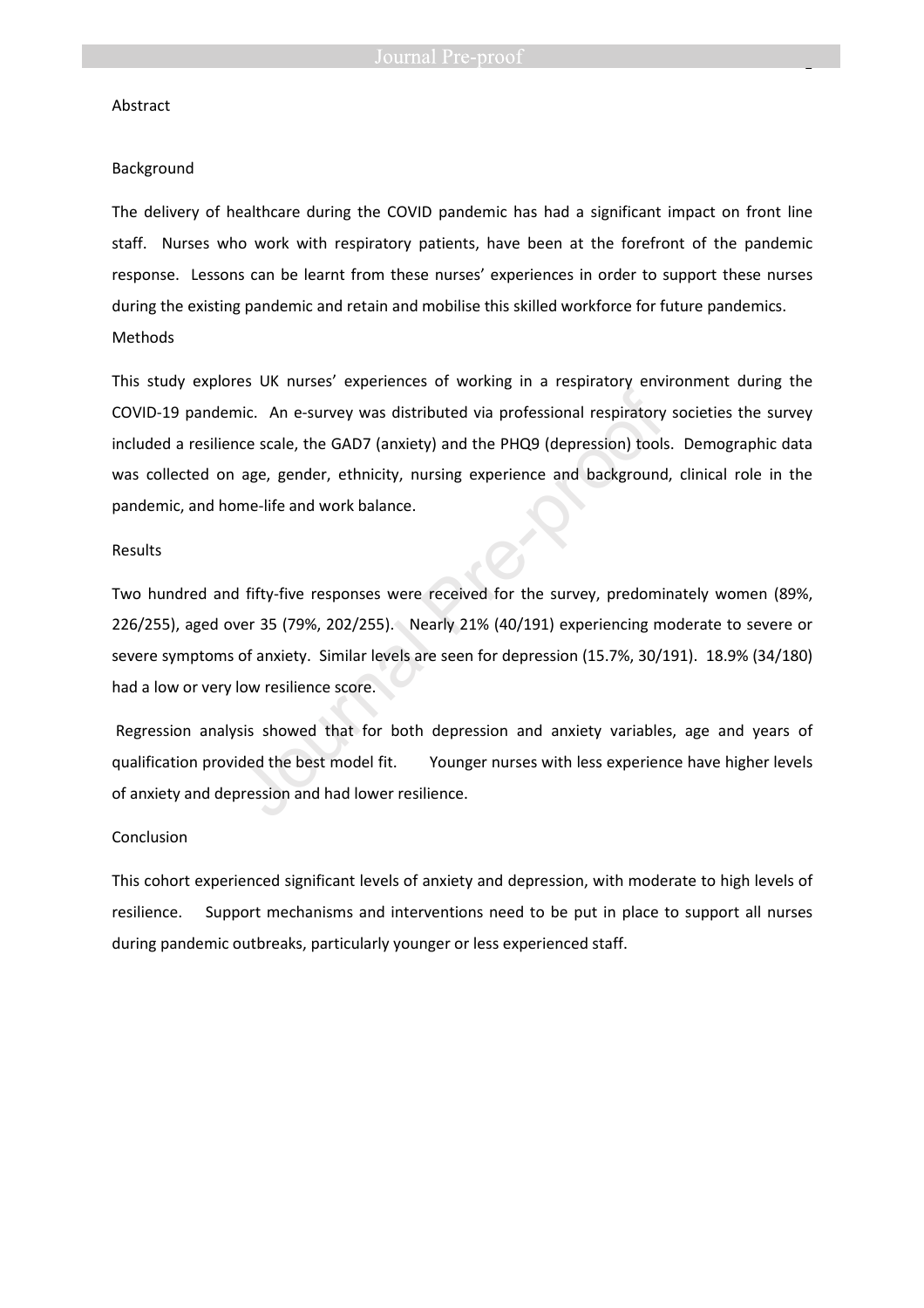U,

### **Introduction**

Worldwide there is already more than 23 million cases of COVID-19 and more than half a million reported deaths from the virus, figures that are likely to rise as the pandemic continues [1]. The current coronavirus disease outbreak was declared a global pandemic by the World Health Organisation (WHO) on the 11th March 20201 [2]. The pandemic has since exerted a significant strain on the provision of healthcare, predominantly critical care and respiratory services. To provide additional support in the UK, the NHS has been asking retired staff and current nursing students to enter or return to clinical practice. Additionally, many staff have been retrained and redeployed to key clinical areas to support services during the pandemic [3].

Nurses are the largest workforce within healthcare systems and are integral to management of a pandemic [4,5]. Nurses working with respiratory patients have specialist skills and knowledge and are crucial to the management of COVID-19 providing expert care not only to COVID-19 patients, but also maintaining care for patients with long-term conditions and complex needs. The mental health of the workforce and psychological impact of working on the front line with COVID-19 patients Shaw et al reported feelings of hopelessness and helplessness within the NHS[6]. In the UK at least 100 healthcare workers have died of complications of COVID-19 as of 20 April 2020 [7], unfortunately updated numbers are not reported in the public domain. Li et al estimated 5% of those infected experiencing severe pneumonia and possible multi-organ failure requiring advanced life support [8]; this will be a significant worry for healthcare staff working in these areas. or return to clinical practice. Additionally, many staff have y clinical areas to support services during the pandemic [3].<br>The pre-proof services during the pandemic [3].<br>The press workforce within healthcare systems and

A previous study of experiences of nurses during the middle east respiratory syndrome outbreak highlights staff experiencing burnout due to high volume of work and safety concerns about being infected [9]. A study in Korea looked at the same pandemic and showed that burnout in emergency nurses was influenced by job stress, poor treatment resources and poor support from family and friends.[10] A US study showed that the majority of nurses reported that they would work during a pandemic, this decreased when the perceived risks were higher, illness, or family member needed care. [11] In China and the US an overall lack of preparedness for the pandemic was reported regarding the provision of protective equipment and available training to use it [12]. Moore et al has shown that 35% of UK frontline workers needed support but did not feel able to ask for it, and 64% reported feeling anxious during April 2020. [13]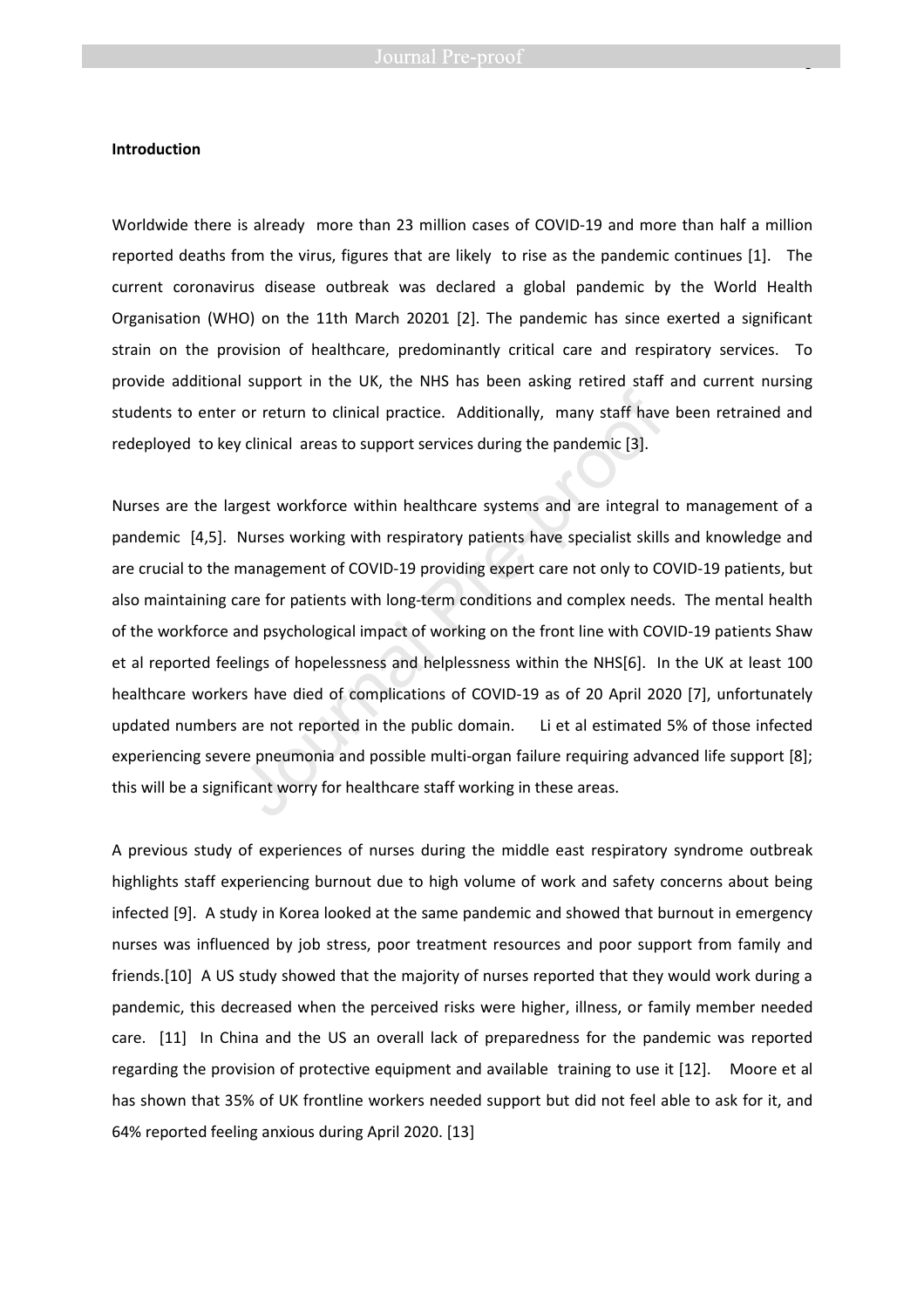Some of the first studies that have been published on the psychological impact of COVID-19 on patients as reported in the Lancet by Li et al (2020) highlighting the need for appropriate planning, co-ordination between services, timely and appropriate interventions and the presence of appropriately qualified staff. Stress levels were found to be higher for non-front line nurses and the general public than those working directly (front line nurses) with COVID patients, labelled as 'vicarious traumatization', possibly related to knowledge and confidence and the voluntary nature of those in the front line [14]. Liu (2020) discusses the merits of on-line resources to support practice, in particular counselling and psychological support services not available in previous pandemics [15]. In a further study by Liu et al the mental health status of doctors and nurses are assessed, factors influencing increased stress include: middle age, divorce, being widowed or living alone, and being a nurse (compared to doctor)[16]. Currently, very few UK studies are available; Maben and Bridges (2020) reflect on the challenges of nurses working with COVID-19 patients in the USA, Italy and UK. They highlight the importance of peer support in addition to leadership and also warn of the longer term psychological effects when there is a return to normal [17]. A recent Nursing Times survey highlighted 33% (n=3500) described their overall mental health and wellbeing as bad or very bad during the pandemic [18]. The NHS ideally needs to maximise support for nurses who are experiencing high levels of anxiety and stress during the pandemic [18], in order to promote wellbeing, loyalty and value them as skilled professionals. In order to do this there is a need to explore further the experiences of front line nurses working in respiratory areas to be able to learn from these experiences, identify support needs and strategies that retain and mobilise this skilled workforce for future pandemics. Sed stress include: middle age, divorce, being widowed or livit<br>to doctor)[16]. Currently, very few UK studies are available;<br>the challenges of nurses working with COVID-19 patients in the<br>importance of peer support in add

This cross-sectional survey study explored UK nurses' experiences of working in a respiratory environment during the COVID-19 pandemic in order to understand and explain the levels of resilience, anxiety and depression in nurses working with respiratory patients during the COVID-19 pandemic.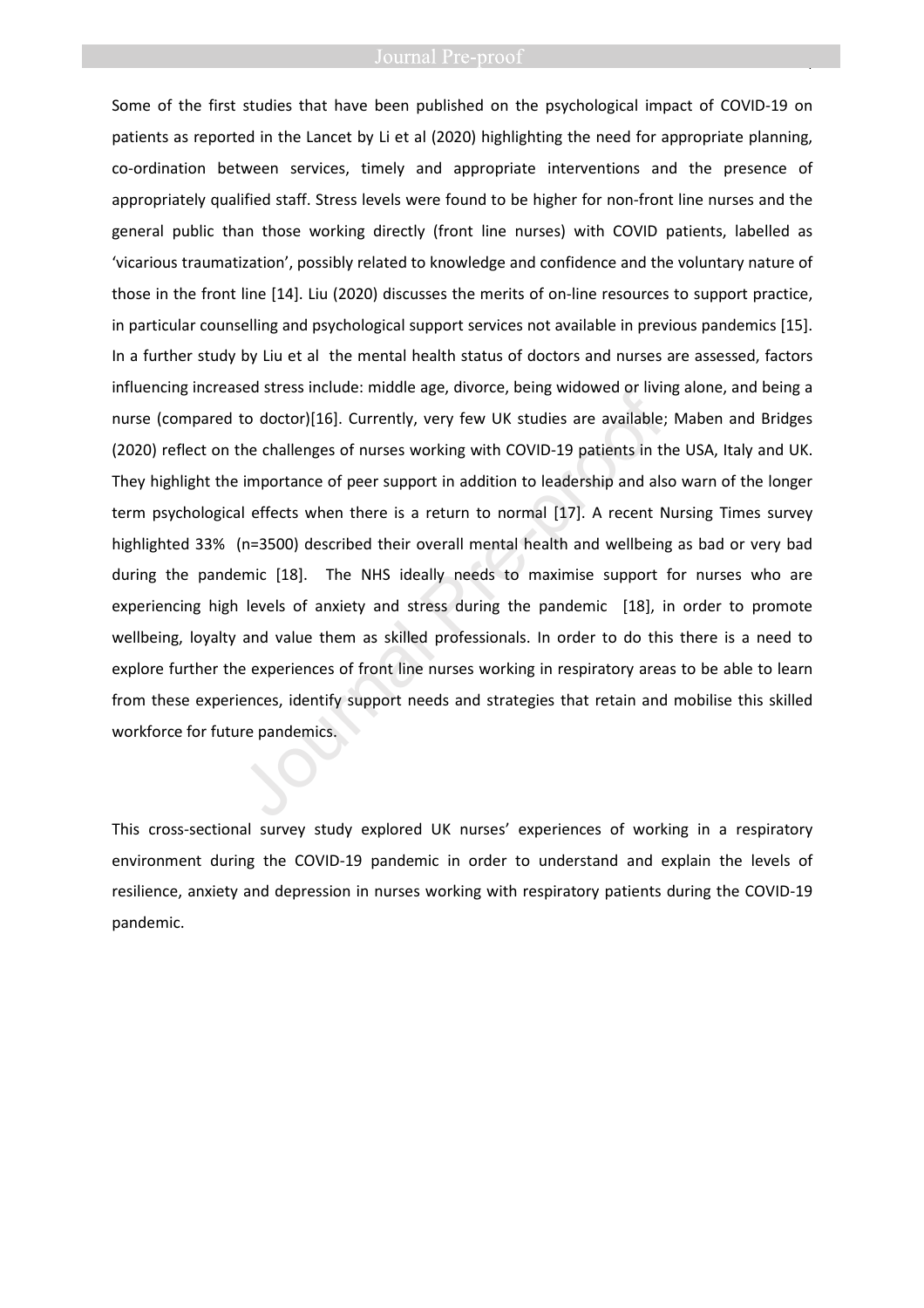#### **Methods**

#### Design of the survey tool

The survey tool consisted of 90 questions utilising a mixture of open-ended and closed questions. It also includes three well recognised and validated tools: a resilience scale [19], the GAD7 [20]and the PHQ9[21]. Data were also collected on demographic characteristics such as age, gender, ethnicity, number of years qualified, details of long-term health conditions and UK geographical location. Other sections included nursing background and questions to capture those fast tracking into clinical practice or returning to clinical practice after a break. Respondent's clinical role and role during the pandemic were captured and any training given for those who were redeployed. Characteristics about homelife and work balance were also included. Survey tools were piloted with a small group of nurses from the teams' network (academic, or registered nurses); minor changes were made to questions to enhance ease of understanding.

The online survey was designed using RedCAP© and analysed in SPSS (Version 25.0). The link to the survey was disseminated via social media. Respiratory societies were also asked to circulate the survey link via email and social media (British Thoracic Society, Primary Care respiratory society, Association for Respiratory Nurse Specialists). Potential participants were invited to complete the 20minute survey. The survey link was redistributed regularly over a 3-week period in May (during the pandemic) and the survey was closed on the  $1<sup>st</sup>$  of June 2020 out nomelie and work balance were also included. Survey toom<br>nurses from the teams' network (academic, or registered nurstions to enhance ease of understanding.<br>was designed using RedCAP© and analysed in SPSS (Version 2<br>mi

#### Data collection

A sample size calculation was not undertaken as it was uncertain what the response rate would be due to the COVID-19 outbreak, a minimum convenience sample for the study was estimated to be approximately 150 participants. The survey was disseminated via the professional respiratory societies and social media (convenience sample) to ensure we did not overburden this group of working nurses. It is planned that a second survey will be issued if there is another significant peak in infections in the future.

The survey is sampling registered nurses working in respiratory clinical areas including those who have been fast-tracked (student nurses) and registered early, or who have come out of retirement or switched role to work in a clinical area managing COVID-19 patients

#### Data analysis

Survey data was entered into SPSS (Version 25.0)© for analysis. Descriptive statistical analysis and univariate inferential testing (Mann-Whitney, Kruskall-Wallis) were undertaken for the survey responses, to explore relationships with the respective dependent scores for resilience, GAD-7 and PHQ-9 and for the purpose of variable reduction in regression modelling. A series of multiple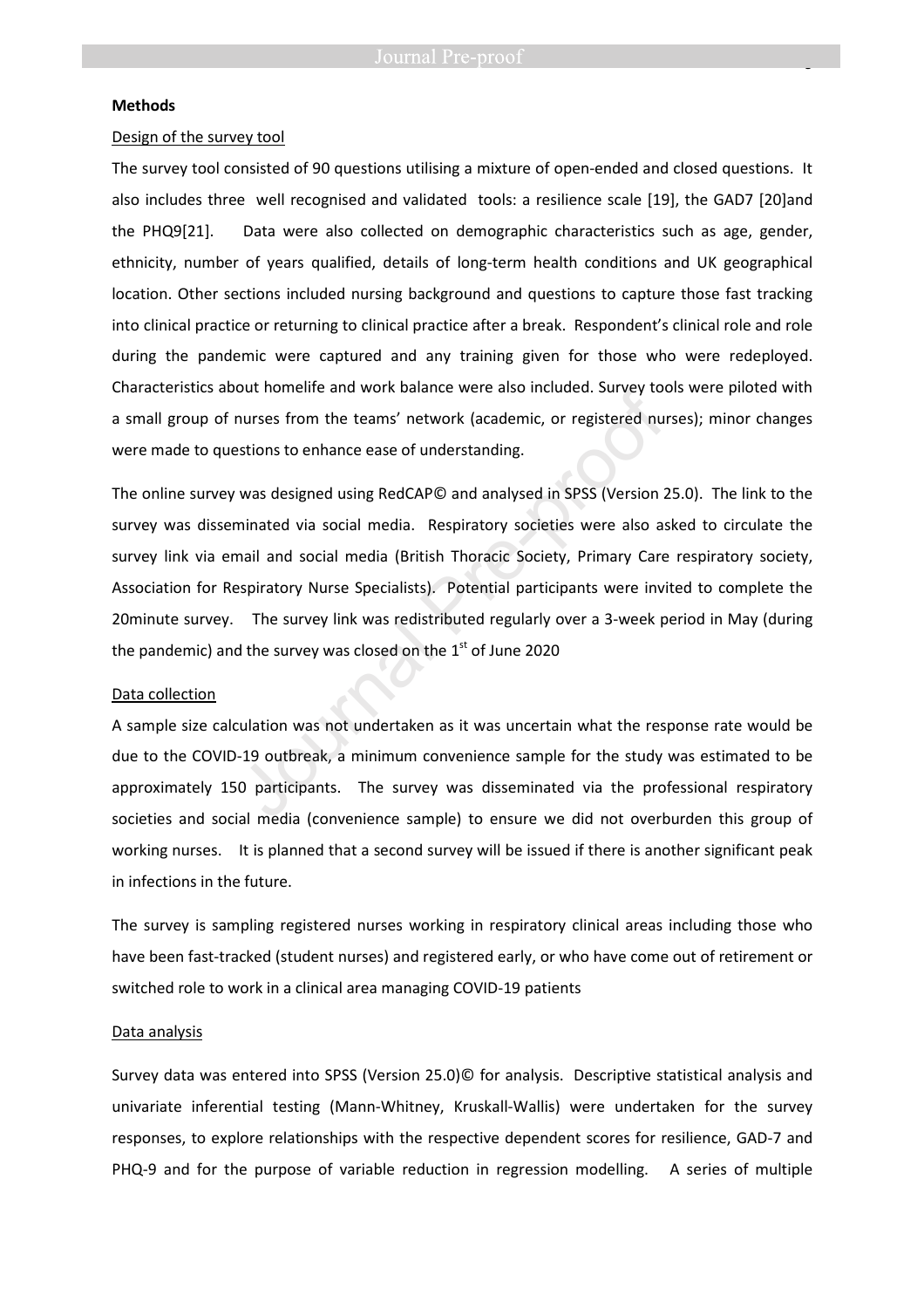logistic regression models were undertaken to provide an indication of the relative independent association of the independent variables with the outcome variables (anxiety and depression). Variable categories were collapsed for the regression analysis. All four independent variables (Age, years qualified, providing support to the household, undertaking aerosol generating procedures) were entered into an initial regression with each dependent variable, and two further alternative models estimated to account for multi-collinearity between two independent variables.

### Ethical approval

As this was a survey study, consent was inferred following the provision of participant information at the start of the survey. Signposting to mental health advice and charities were included at the completion of the survey. All data collected was anonymised and any identifiable information was removed prior to analysis. The study was approved by the School of Health and Life Science committee at Glasgow Caledonian University (HLS/NCH/19/036).

the start of the survey. Signposting to mental health advice and charities we<br>completion of the survey. All data collected was anonymised and any identifiare<br>moved prior to analysis. The study was approved by the School of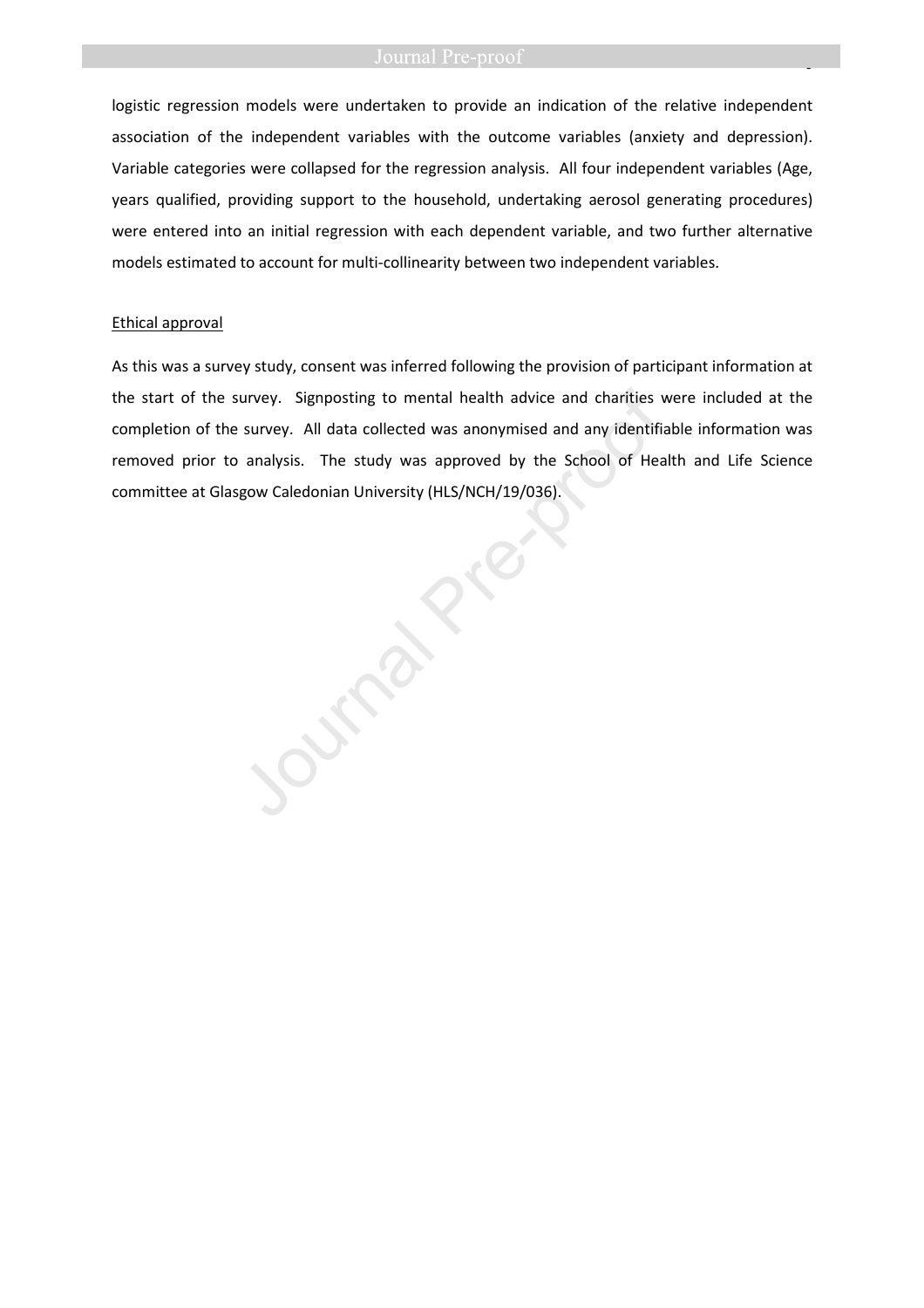#### **Results**

Two hundred and fifty-five responses were received for the survey, predominately by women (89%), aged over 35 (79%) (Table 1). Just under ninety-five percent (94.9%, 242/255)of respondents classed themselves as white, only a small sample of other ethnicity groups completed the survey. Most were living with partner and children (43.1%, 110/255), or partner alone (25.9%, 66/255). Thirteen percent (13.3%, 24/255) reported that they lived in a multigenerational household. Forty-one percent (40.8%, 104/255) reported that other family members were keyworkers during the pandemic. When asked about how they were managing to cope with work/home and whether they were having difficulties providing support to their household (food, heat, emotional support) 12.4% stated that they couldn't support their household or had difficulty.

Twenty-five percent (24.7%, 63/255) reported that they thought that they had had COVID-19 and had self-isolated over the last 4-6 weeks. Just over twenty percent of participants reported having a long-term condition, most commonly asthma (cardiac =8, diabetes=7, asthma=29). Nine percent of participants (23/255) reported that they were in an at-risk (vulnerable) group. Respondents were from all regions of the UK with the majority from England. Fifty-eight percentage usually worked in an acute setting, 57.3% (146/255) had changed their role due to the pandemic, and 48.6% (124/255) were undertaking aerosol generating procedures which may be perceived as high risk. Aerosol generating procedures are any procedures that are likely to produce aerosols of respiratory secretions, this includes (but is not limited to), intubation/extubation, tracheotomy procedures, bronchoscopy, sputum induction, provision of high flow nasal oxygen and manual ventilation [22]. Twenty-nine percent of participants (74/255) had been redeployed from other areas. A small proportion (2.4%, 6/255) of the respondents had returned to clinical practice, and only one student completed the survey ouldn't support their household or had difficulty.<br>
ent (24.7%, 63/255) reported that they thought that they have<br>
over the last 4-6 weeks. Just over twenty percent of participar<br>
on, most commonly asthma (cardiac =8, diab

#### Anxiety, depression and resilience scores

The median scores for anxiety (GAD-7) was 4 (range 0, 21), the frequencies show that 50.3% experience minimal anxiety, 28.8% (55/191) experienced mild symptoms and 20.9% experienced moderate severe to severe symptoms (Table 2). Scores were similar for depression, median scores were 4 (range 0,27) with 51.9% experiencing minimal depression symptoms, 30.9% mild symptoms and 17.2% experiencing moderate to severe symptoms (Table 2). The median score for resilience was 82 (range 14, 98), only 18.9% had resilience at the low end of the scale and below, 65% had a moderate or moderately high resilience score. The average resilience scores were moderate meaning that individuals may possess some of the characteristics of resilience but these need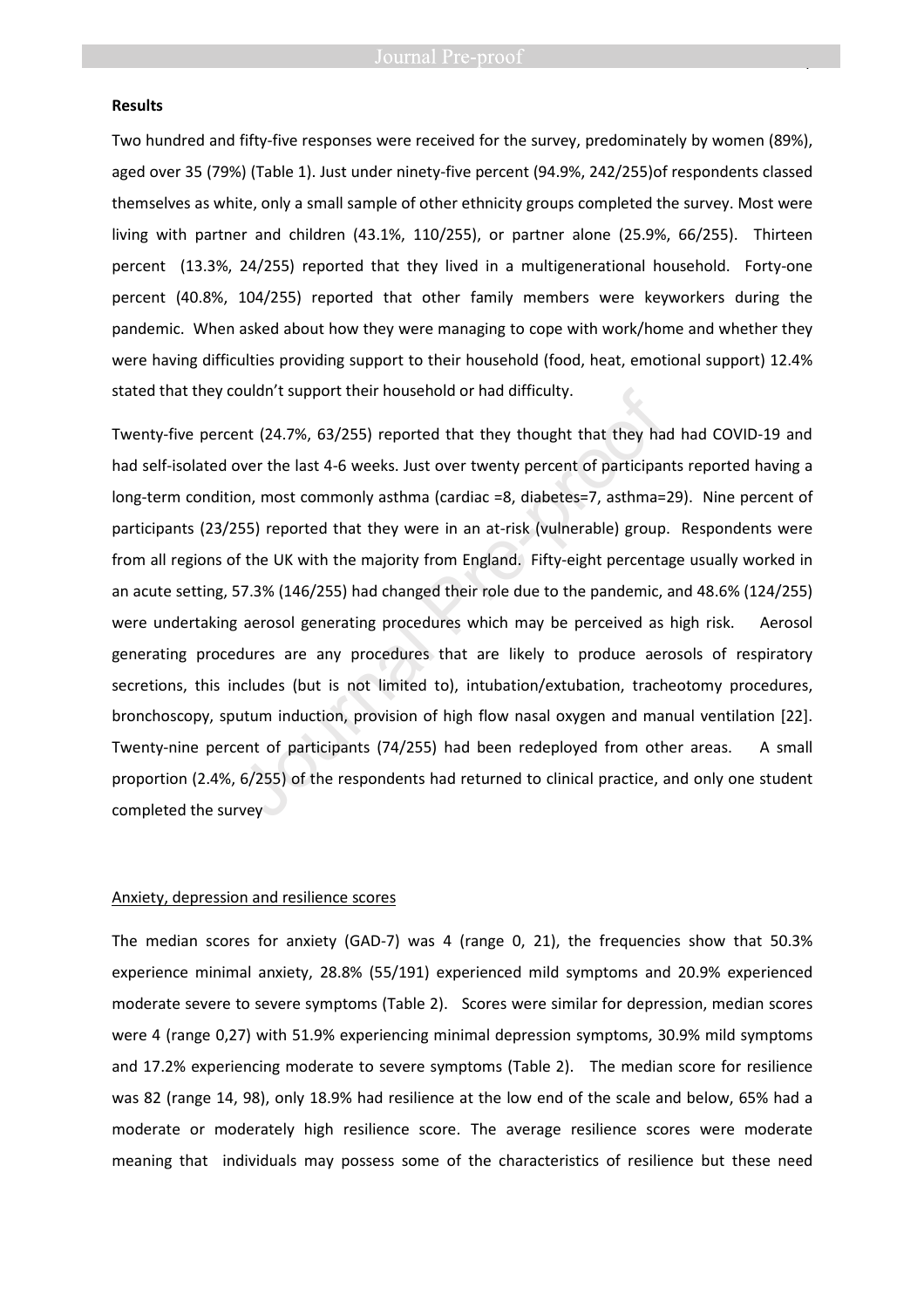U,

strengthening [19]Resilience had a significant negative correlation with both anxiety (Pearson correlation -0.316) and depression (Pearson correlation -0.372) (both P<0.001). Anxiety and depression scores were significantly correlated with each other (Pearson correlation 0.779, p<0.001).

#### Regression analysis

Several variables were identified as potentially significantly important (Table 3) in influencing anxiety, depression and resilience scores: ethnicity, participant age, years of experience, usual clinical setting, undertaking aerosol generation procedures and providing support to their household (Table 3). Sample sizes met power calculation requirements (minimum sample size of 180 respondents) specifically for a logistic regression [23]. The results of the logistic regression model are shown in Tables 4 and 5. All significant variables (cut-off p<0.05) were entered into multiple logistic regression models for anxiety and depression. A model was not undertaken for resilience as only one significant variable was found [participant age] which influenced resilience. on and resilience scores: ethnicity, participant age, years constrained and the station of the station of the station of the station of the station of the station of the station of the station of the station of the station

Three models (shown in Table 4) were designed to assess the variables which would predict depression score (>10 equating to moderate depression), one with all four predictors entered, and due to moderate multicollinearity between age and years of qualification (r =0 .70) two separate models were estimated with each independent variable entered separately. Examination of the Nagelkerke R square value indicates that model one, which included both age and years of qualification, was the best fitting, although age was not significantly associated with depression, it was shown that the ability to provide support to the household (financial, heat, food, emotional) was important in all three models (p<0.01). Consistently supporting the household is a significant predictor of scoring above the threshold for depression. In model 1, individuals who reported difficulties in support in the household had over 5 times greater odds of meeting the criteria for depression, while those qualified for 20 years or more had significantly lower odds of meeting the criteria for depression.

For predictors of anxiety, three models (Table 5) were estimated, as age and years of qualification have some multicollinearity. Examination of Nagelkerke R squared indicated model 1 and 3 to be the best fitting models, which both included age. Across all three models there was a consistent association between scoring above the threshold (>10) for anxiety and support in the household, those indicating difficulties in household support had over 6 times greater odds of meeting the criteria for anxiety than those with no such difficulties. In the absence of age (model 2) as an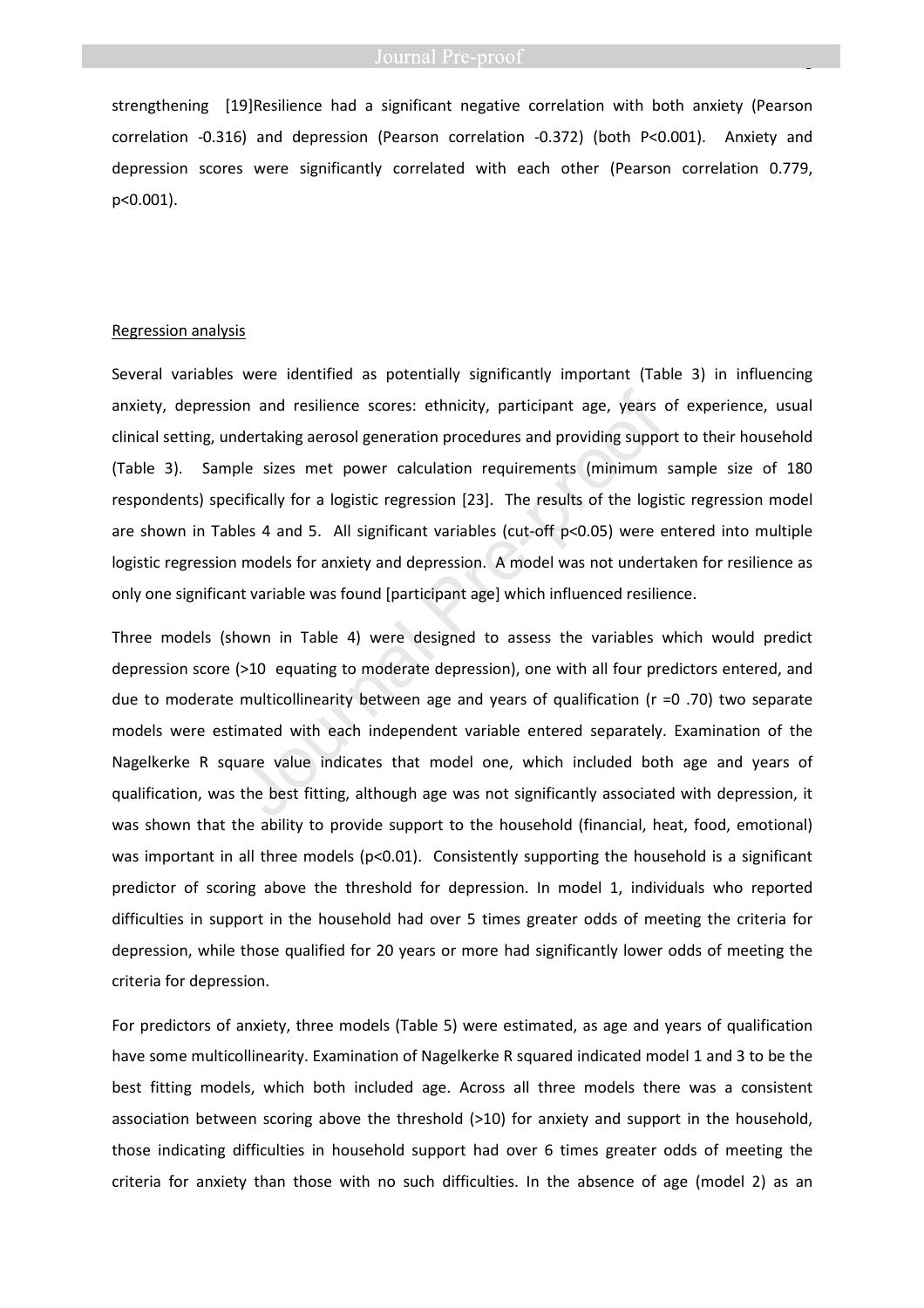independent variable, those qualified over 20 years were significantly less likely to score about the threshold for anxiety; and when only age is considered (model 3) those in the age groups 35 – 50 and older than 50 were less likely to meet the criteria for anxiety. However, in model 1 when both variables are included only age is significant, with individuals aged 35 – 50 significantly less likely to score above the threshold for anxiety. Undertaking aerosol generating procedures had no significant association with anxiety and depression scores across any of the models.

Jurnal Pre-proof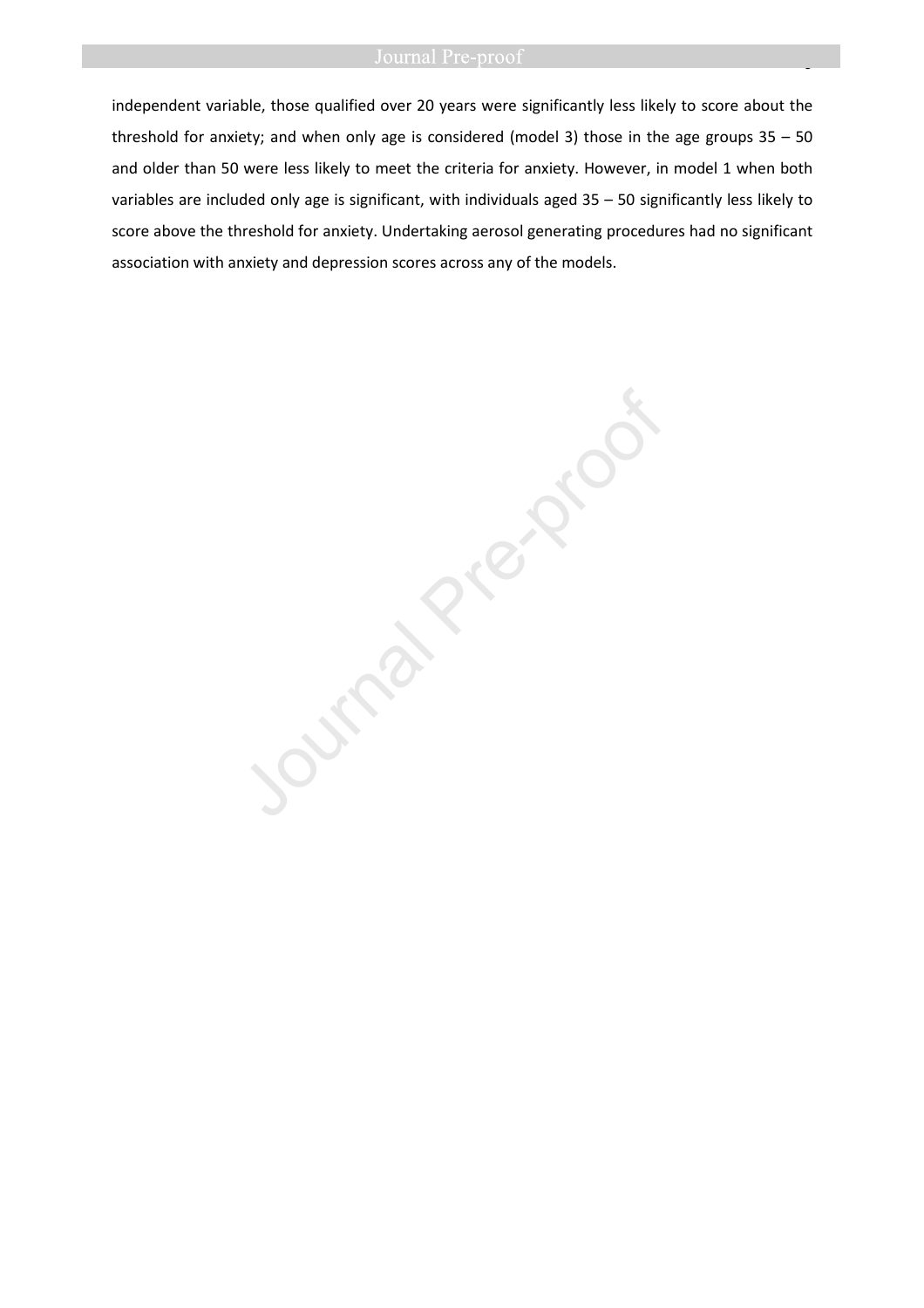$\overline{a}$ 

#### **Discussion**

This study set out to understand and explain the levels of resilience, anxiety and depression in nurses working with respiratory patients during the COVID-19 pandemic. Resilience can be described as an individual's ability to 'bounce back' in difficult circumstances [24]. It has been shown to be important in the ability to cope in crisis situations, such as the COVID-19 pandemic. This study particularly targeted nurses working in a respiratory context who have a transferable skill set, which may encompass managing acute and long-term management of patients with respiratory disease in different care settings. This includes non-invasive ventilation and oxygen therapy (key treatments for COVID-19) as well as diagnostics, pharmacotherapy, support for self-management, rehabilitation, health promotion and palliative care.

This study has analysed 255 responses from nurses working with respiratory patients (including COVID-19) during the pandemic. Just under half (45.8%) had a moderate or moderately high resilience score, comparable to other studies [25] [26]. Regression analysis was not possible for resilience as our results showed that resilience was only influenced by participant age in this study, with older participants experiencing increased resilience (P=0.009). Understanding what influences levels of resilience, anxiety and depression in this population, and how health managers can promote and support resilience in the nursing workforce, will be a key attribute to any future pandemic planning. However, resilience is not solely a personal experience, or influenced only by employment. Resilience has been shown to be influenced by some personal characteristics (home ownership, siblings, commute, working relationships) as well as environmental factors (social support, role model)[27]. and palliative care.<br>
Inalysed 255 responses from nurses working with respiratory<br>
It the pandemic. Just under half (45.8%) had a moderate<br>
comparable to other studies [25] [26]. Regression analysis v<br>
results showed that

Sul et al [28] has shown that resilience increases with age, and job banding, the average resilience scores were moderate, suggesting that individuals at this level may possess some of the characteristics of resilience but these need strengthening (Wagnild RS14). Similarly Ang et al found similar resilience results with working experience and age associated with higher resilience[29]. Purvis et al examined burnout and resilience in neurosciences critical care unit staff and found similar results [30]. Having a higher educational qualification also influenced resilience in the study by Ang [29] but this was not examined in our survey design. In terms of educational qualifications nurses may be required to study at post graduate level, and for some therefore in this cohort this could have influenced their ability to cope and adapt to the rapidly changing pandemic landscape. This could be further attributed to clinical confidence that comes with knowledge and prior experiences. Hart et al have found that reduced inner balance, a sense of conflict and difficult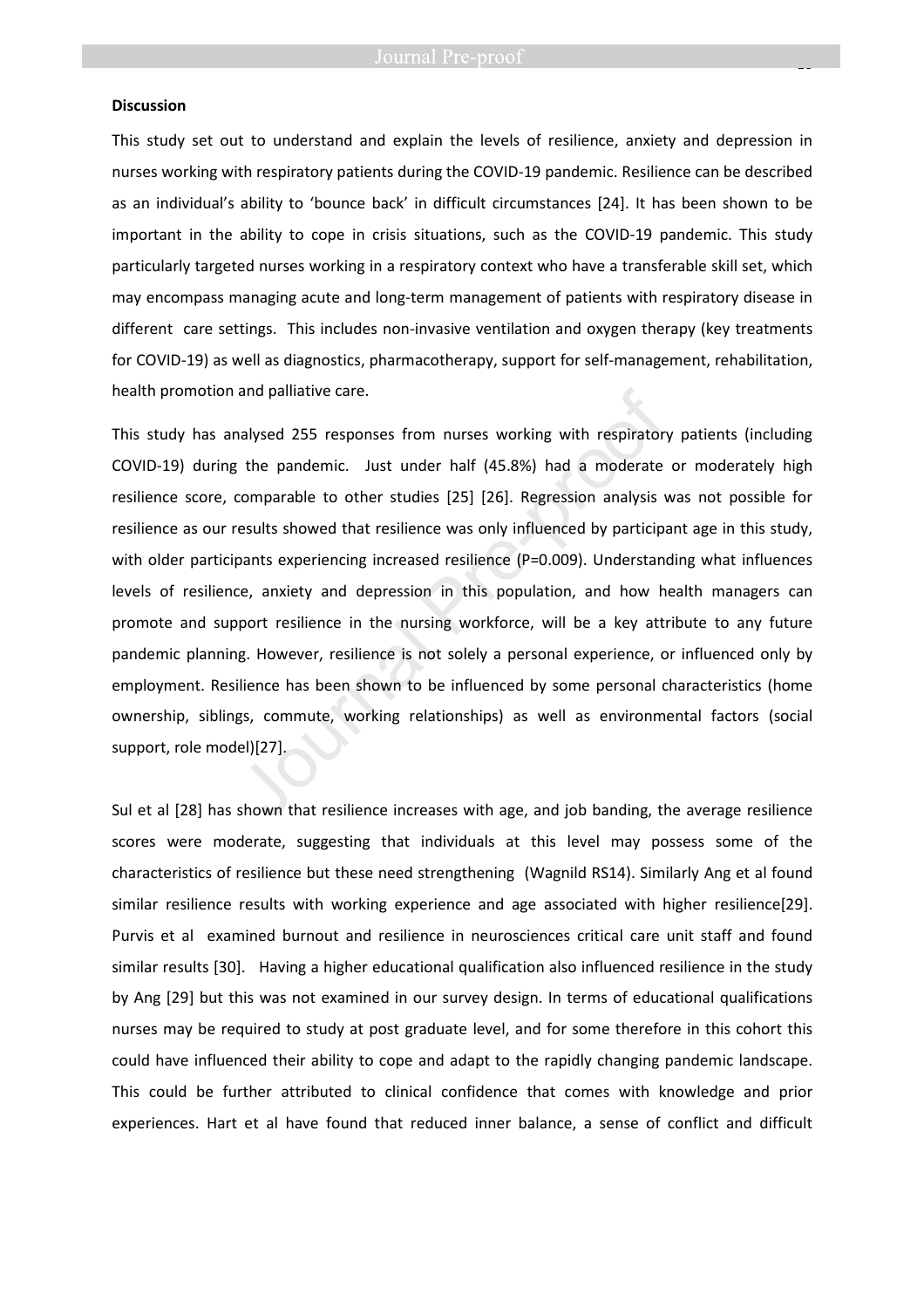workplaces can contribute to reduced resilience. However personal characteristics can help build resilience such as hope, self-efficacy, work life balance etc [31].

11

Just over half of respondents in this study experienced minimal symptoms of anxiety or depression. Approximately 20% experienced moderate-to-severe anxiety symptoms and 17% experienced moderate-to-severe depression symptoms higher than normative anxiety levels in the general public and general medical practice [20], and higher than levels reported in the general population [32]. However a large proportion of the nursing population has already been shown to have mental health issues[33]. Participant age, years of experience and providing support to their household were all identified as key variables in the regression analysis for predicting depression and anxiety. There is still a significant proportion of the participants who experienced moderate to severe symptoms of anxiety or depression and 12.4% of participants who could not support their household in terms of heat, food and emotional support. The regression analysis identified age and years of experience were important predictors of anxiety and depression identified. The ability to provide support to the household was important in of the models (p<0.01).

The findings suggest that age and experience are significant indicators in predicting anxiety and depression symptoms. Those people who responded between the age of 35-50 were less likely to score above the threshold (>10) for anxiety and depression. This is reflected in the experience of the respondents. As individuals younger than 35 would not be able to accrue more than 20 years post qualification, and individuals aged over 50 more likely to have more time to accrue specialist respiratory skills and knowledge. rariables in the regression analysis for predicting depression an<br>oroportion of the participants who experienced moderate to<br>sion and 12.4% of participants who could not support their him<br>ordional support. The regression

Supporting employees in the workplace, listening and acting on genuine family concerns, particularly during pandemic and crisis situations, can enhance front line experiences and enable confidence in employers. Therefore , healthcare leaders need to consider how to support healthcare workers during the pandemic, to reduce emotional distress and risks staff have taken[34]. The COVID-19 pandemic has enabled many people to work remotely to prevent unnecessary cross-infection, however the lack of visibility of management has been highlighted by some[35]. Healthcare managers and leaders do have a responsibility to support work life balance initiatives, to enhance clinical resilience in the workplace and need to signpost staff to existing and new interventions and support mechanisms.

#### **Strengths and Limitations**

This study represents a good representation of nurses working in respiratory clinical contexts. However, it is limited by the lack of breadth of ethnicities and age-groups working in these areas. The demographics are similar to that of the study carried out on the workforce by the British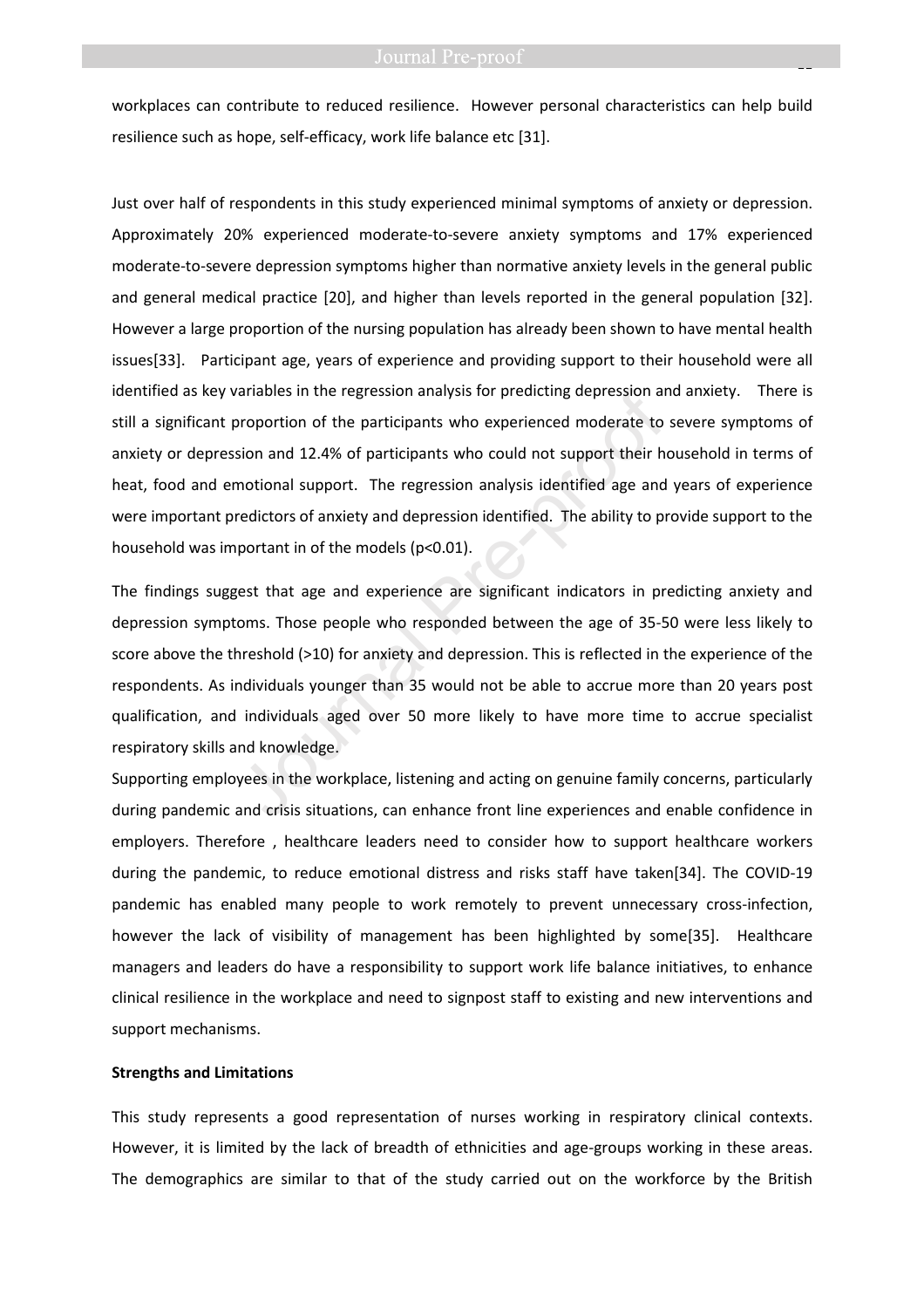.<br>ب

thoracic society [36]. This analysis is part of a programme of work looking at other components of the survey, a mixed methods paper is underway examining some of the other components of the survey, such as the provision of PPE and the mental health provisions and support provided during the first few months of the pandemic. This is just one snapshot of the pandemic and it is planned to survey this population of nurses working in respiratory clinical areas again if there is a significant wave of infections and hospitalisations in the future. Unfortunately, we do not plan to match the population as we felt it was unethical to repeatedly sample the same group working under significant pressures at the peak of the pandemic.

### **Conclusions**

The nurses who responded however were overall fairly resilient, as many of this particular group were older and with significant nursing experience. However, a proportion experienced significant symptoms of anxiety or depression and some experienced difficulties providing support to their households. This study explored short-term resilience, but did not examine burnout which looks at the impacts of prolonged stress and physical exhaustion.

It is important that we continue to support our healthcare professionals to improve and maintain levels of resilience and reduce anxiety and depression. In part this can be done by informing appropriate organisations, NHS management and professional bodies to implement interventions and programmes to support employees. There is an urgent need to develop evidence based selfhelp interventions to improve and support those working on the front line during the COVID pandemic [37]. responded however were overall fairly resilient, as many of<br>
ith significant nursing experience. However, a proportion ex<br>
iety or depression and some experienced difficulties provid<br>
study explored short-term resilience,

Psychological support needs to be available in a variety of formats which is tailored to the individual's needs. The support can be via phone, internet or forms as well as support groups and information leaflets and other reading materials but it needs to be flexible to allow tailoring for the individual [38] [16][39]. In addition to psychological support, and in order to be pandemic prepared, resilience training could be offered. Resilience training has been researched before the pandemic with positive effects after the SARS epidemic. The training showed that participants felt better able to cope after the session[40].

Some of these types of interventions have been put in place as part of the response to COVID, however as expected public NHS mental health services are really overstretched at the moment because of increased need.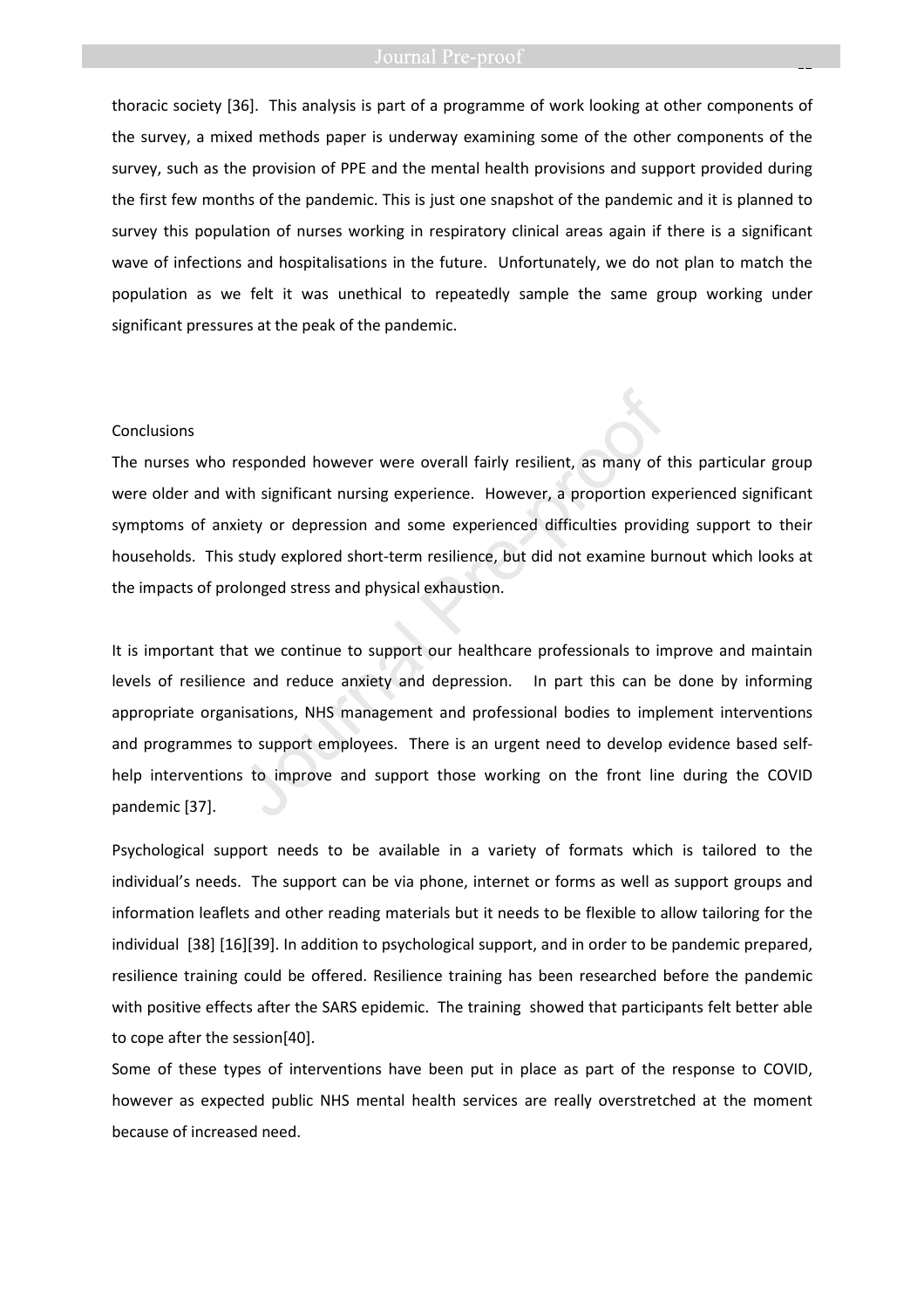Journal Pre-proof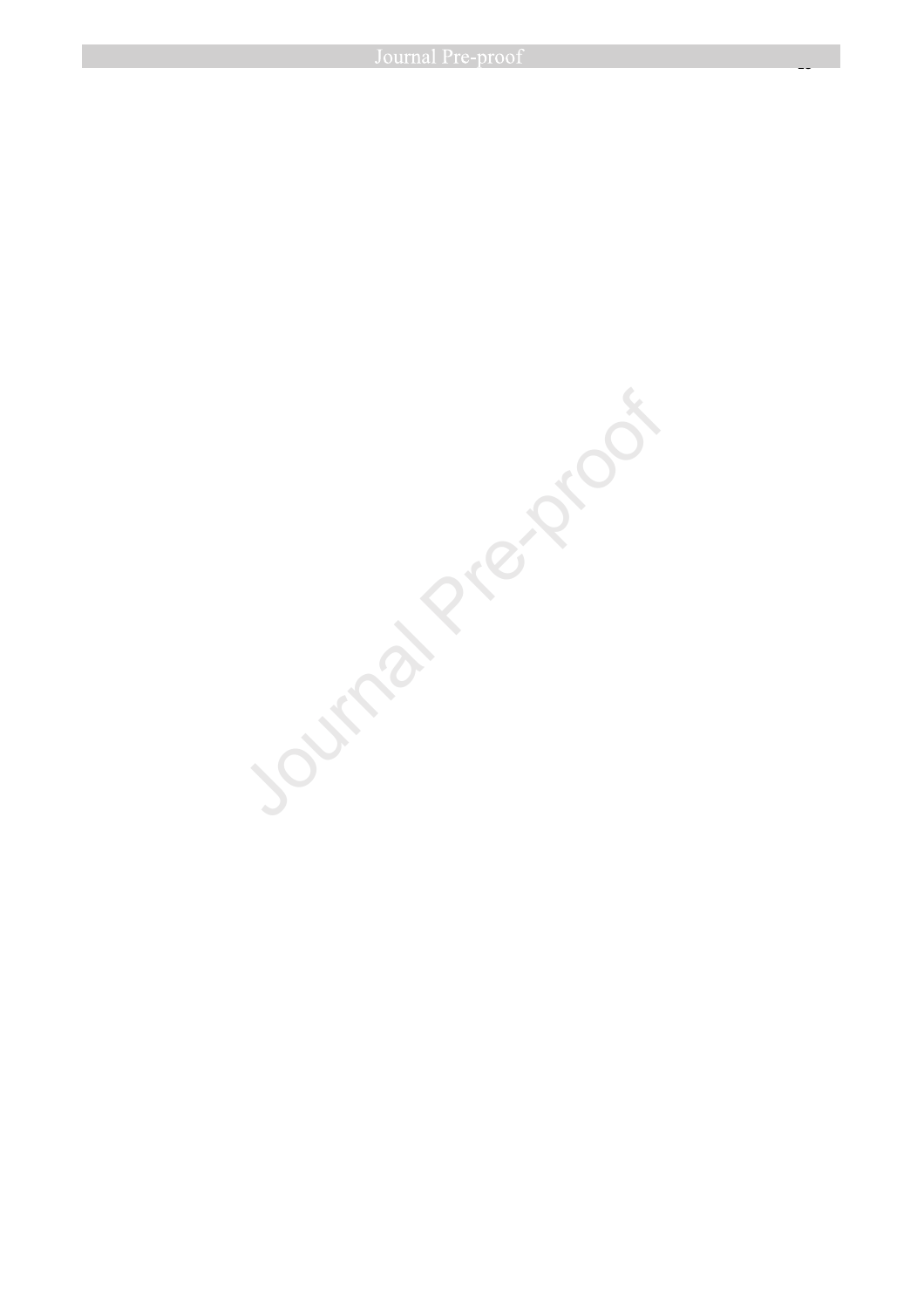$\overline{a}$ 

### **References**

- 1 Coronavirus Disease (COVID-19) Situation Reports. https://www.who.int/emergencies/diseases/novel-coronavirus-2019/situation-reports (accessed 26 Aug 2020).
- 2 Cucinotta D, Vanelli M. WHO declares COVID-19 a pandemic. Acta Biomed. 2020;**91**:157–60. doi:10.23750/abm.v91i1.9397
- 3 Willan J, King AJ, Jeffery K, *et al.* Challenges for NHS hospitals during covid-19 epidemic. BMJ. 2020;**368**. doi:10.1136/bmj.m1117
- 4 Johnstone MJ, Turale S. Nurses' experiences of ethical preparedness for public health emergencies and healthcare disasters: A systematic review of qualitative evidence. *Nurs Heal Sci* 2014;**16**:67–77. doi:10.1111/nhs.12130
- 5 Jackson D, Bradbury-Jones C, Baptiste D, *et al.* Life in the pandemic: Some reflections on nursing in the context of COVID-19. *J Clin Nurs* 2020;**29**:2041–3. doi:10.1111/jocn.15257
- 6 Shaw SCK. Hopelessness, helplessness and resilience: The importance of safeguarding our trainees' mental wellbeing during the COVID-19 pandemic. Nurse Educ. Pract. 2020;**44**:102780. doi:10.1016/j.nepr.2020.102780 Bradbury-Jones C, Baptiste D, *et al.* Life in the pandemic: Some<br>the context of COVID-19. *J Clin Nurs* 2020;29:2041-3. doi:10.11<br>Hopelessness, helplessness and resilience: The importance of sental wellbeing during the CO
- 7 At least 100 UK healthcare workers have died from coronavirus, figures show | World news | The Guardian. https://www.theguardian.com/world/2020/apr/20/at-least-100-uk-healthworkers-have-died-from-coronavirus-figures-show (accessed 2 Jul 2020).
- 8 Li H, Liu L, Zhang D, *et al.* SARS-CoV-2 and viral sepsis: observations and hypotheses. Lancet. 2020;**395**:1517–20. doi:10.1016/S0140-6736(20)30920-X
- 9 Kang HS, Son YD, Chae SM, *et al.* Working experiences of nurses during the Middle East respiratory syndrome outbreak. *Int J Nurs Pract* 2018;**24**. doi:10.1111/ijn.12664
- 10 Kim JS, Choi JS. Factors Influencing Emergency Nurses' Burnout During an Outbreak of Middle East Respiratory Syndrome Coronavirus in Korea. *Asian Nurs Res (Korean Soc Nurs Sci)* 2016;**10**:295–9. doi:10.1016/j.anr.2016.10.002
- 11 Martin SD. Nurses' ability and willingness to work during pandemic flu. *J Nurs Manag* 2011;**19**:98–108. doi:10.1111/j.1365-2834.2010.01190.x
- 12 Mason DJ, Friese CR. Protecting Health Care Workers Against COVID-19—and Being Prepared for Future Pandemics. *JAMA Heal Forum* 2020;**1**:e200353–e200353. doi:10.1001/JAMAHEALTHFORUM.2020.0353
- 13 Moore C, Kolencik J. Acute Depression, Extreme Anxiety, and Prolonged Stress among COVID-19 Frontline Healthcare Workers. *Psychosociological Issues Hum Resour Manag* 2020;**8**:55– 60. doi:10.22381/PIHRM8120209
- 14 Li Z, Ge J, Yang M, *et al.* Vicarious traumatization in the general public, members, and nonmembers of medical teams aiding in COVID-19 control. *Brain Behav Immun* Published Online First: 10 March 2020. doi:10.1016/j.bbi.2020.03.007
- 15 Liu S, Yang L, Zhang C, *et al.* Online mental health services in China during the COVID-19 outbreak. The Lancet Psychiatry. 2020;**7**:e17–8. doi:10.1016/S2215-0366(20)30077-8
- 16 Lai J, Ma S, Wang Y, *et al.* Associated With Mental Health Outcomes Among Health Care Workers JAMA Network Open. *JAMA Netw Open* 2020;**3**:203976. doi:10.1001/jamanetworkopen.2020.3976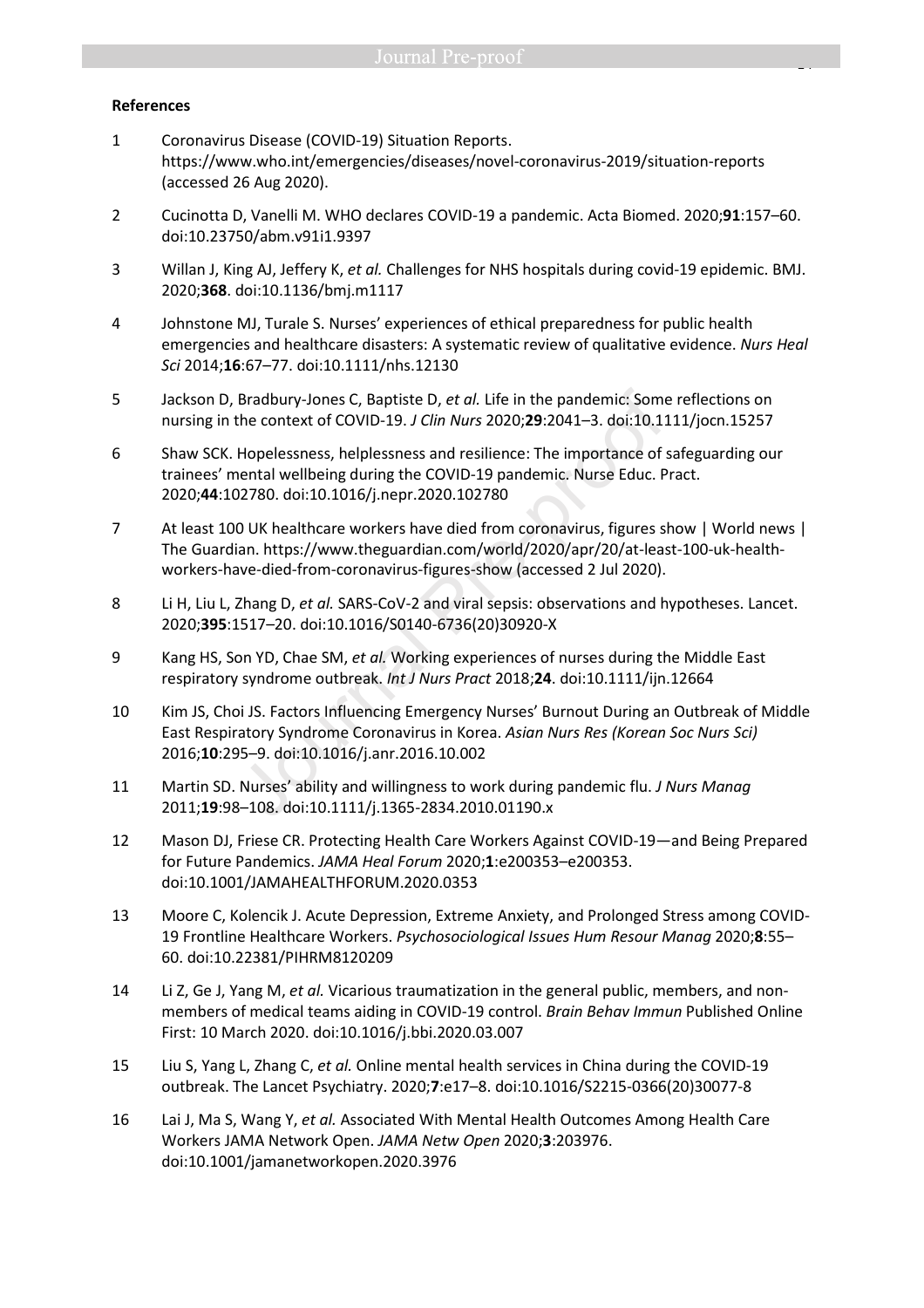17 Maben J, Bridges J. Covid-19: Supporting nurses' psychological and mental health. *J Clin Nurs* 2020;:jocn.15307. doi:10.1111/jocn.15307

 $\overline{a}$ 

- 18 Exclusive: Nursing Times survey reveals negative impact of Covid-19 on nurse mental health | Nursing Times. https://www.nursingtimes.net/news/mental-health/exclusive-survey-revealsnegative-impact-of-covid-19-on-nurse-mental-health-29-04-2020/ (accessed 1 Jul 2020).
- 19 RS14 Resilience Scale 14-items. https://eprovide.mapi-trust.org/instruments/resiliencescale-14-items (accessed 2 Jul 2020).
- 20 Spitzer RL, Kroenke K, Williams JBW, *et al.* A brief measure for assessing generalized anxiety disorder: The GAD-7. *Arch Intern Med* 2006;**166**:1092–7. doi:10.1001/archinte.166.10.1092
- 21 Spitzer RL, Kroenke K, Williams JBW. Validation and utility of a self-report version of PRIME-MD: The PHQ Primary Care Study. *J Am Med Assoc* 1999;**282**:1737–44. doi:10.1001/jama.282.18.1737
- 22 Aerosol generating procedures. https://www.uhb.nhs.uk/coronavirus-staff/aerosolgenerating-procedures.htm (accessed 26 Aug 2020).
- 23 Peduzzi P, Concato J, Kemper E, *et al.* A simulation study of the number of events per variable in logistic regression analysis. *J Clin Epidemiol* 1996;**49**:1373–9. doi:10.1016/S0895- 4356(96)00236-3 17 and 22.16.1737<br>
nerating procedures. https://www.uhb.nhs.uk/coronavirus-sta-<br>
procedures.htm (accessed 26 Aug 2020).<br>
Concato J, Kemper E, et al. A simulation study of the number of<br>
negression analysis. J Clin Epidemio
- 24 Tugade MM, Fredrickson BL. Resilient Individuals Use Positive Emotions to Bounce Back From Negative Emotional Experiences. J. Pers. Soc. Psychol. 2004;**86**:320–33. doi:10.1037/0022- 3514.86.2.320
- 25 Callegari C, Bertù L, Lucano M, *et al.* Reliability and validity of the Italian version of the 14 item resilience scale. *Psychol Res Behav Manag* 2016;**9**:277–84. doi:10.2147/PRBM.S115657
- 26 Wagnild G. The resilience scale user's guide: For the US English version of the Resilience Scale and the 14-item Resilience Scale (RS-14). 2011.
- 27 Alkaissi A, Said N, Almahmoud O, *et al.* Personal characteristics and behavioral factors that promote resilience among nurses: a cross-sectional study. 2019.
- 28 Sull A, Harland N, Moore A. Resilience of health-care workers in the UK; A cross-sectional survey. *J Occup Med Toxicol* 2015;**10**. doi:10.1186/s12995-015-0061-x
- 29 Ang SY, Uthaman T, Ayre TC, *et al.* Association between demographics and resilience a cross-sectional study among nurses in Singapore. *Int Nurs Rev* 2018;**65**:459–66. doi:10.1111/inr.12441
- 30 Purvis TE, Powell BM, Biba G, *et al.* Burnout and Resilience Among Neurosciences Critical Care Unit Staff. *Neurocrit Care* 2019;**31**:406–10. doi:10.1007/s12028-019-00822-4
- 31 Hart PL, Brannan JD, de Chesnay M. Resilience in nurses: An integrative review. *J Nurs Manag* 2014;**22**:720–34. doi:10.1111/j.1365-2834.2012.01485.x
- 32 Martin A, Rief W, Klaiberg A, *et al.* Validity of the Brief Patient Health Questionnaire Mood Scale (PHQ-9) in the general population. doi:10.1016/j.genhosppsych.2005.07.003
- 33 Nolan P, Smojkis M. The mental health of nurses in the UK. *Adv Psychiatr Treat* 2003;**9**:374–9. doi:10.1192/apt.9.5.374
- 34 Rangachari P, L. Woods J. Preserving Organizational Resilience, Patient Safety, and Staff Retention during COVID-19 Requires a Holistic Consideration of the Psychological Safety of Healthcare Workers. *Int J Environ Res Public Health* 2020;**17**:4267.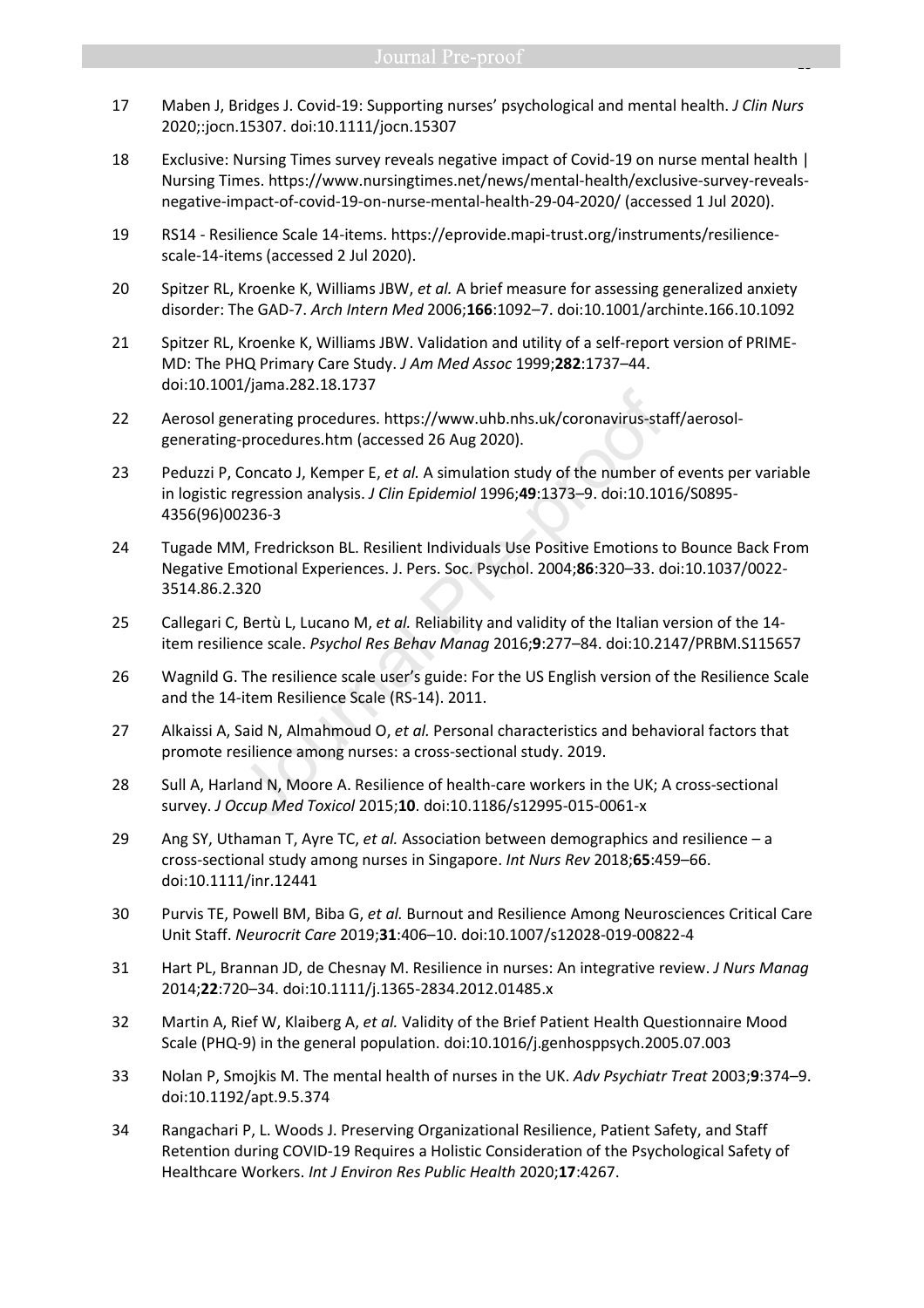$\overline{\phantom{a}}$ 

doi:10.3390/ijerph17124267

- 35 As a nurse, my hospital's leaders frighten me more than Covid-19 STAT. https://www.statnews.com/2020/05/06/nurse-frightened-hospital-administrators-morethan-covid-19/ (accessed 2 Jul 2020).
- 36 Janelle Y. Correction: Evaluation of the current landscape of respiratory nurse specialists in the UK: Planning for the future needs of patients (BMJ Open Respiratory Research (2017) 4 (e000210) DOI: 10.1136/bmjresp-2017-000210). BMJ Open Respir. Res. 2017;**4**:210–1. doi:10.1136/bmjresp-2017-000210corr1
- 37 Yang L, Yin J, Wang D, *et al.* Urgent need to develop evidence-based self-help interventions for mental health of healthcare workers in COVID-19 pandemic. Psychol. Med. 2020. doi:10.1017/S0033291720001385
- 38 Care for the psychological status of frontline medical staff fighting against COVID-19 | Clinical Infectious Diseases | Oxford Academic. https://academic.oup.com/cid/article/doi/10.1093/cid/ciaa385/5815734 (accessed 2 Jul 2020). Lifectious Diseases | Oxford Academic.<br>
Infectious Diseases | Oxford Academic.<br>
https://academic.oup.com/cid/article/doi/10.1093/cid/ciaa385/5815734<br>
2020).<br>
Smith GD, Ng F, Ho Cheung Li W. COVID-19: Emerging compassion, c
- 39 Smith GD, Ng F, Ho Cheung Li W. COVID-19: Emerging compassion, courage and resilience in the face of misinformation and adversity. *J Clin Nurs* 2020;**29**:1425–8. doi:10.1111/jocn.15231
- 40 Aiello A, Young-Eun Khayeri M, Raja S, *et al.* Resilience training for hospital workers in anticipation of an influenza pandemic. *J Contin Educ Health Prof* 2011;**31**:15–20. doi:10.1002/chp.20096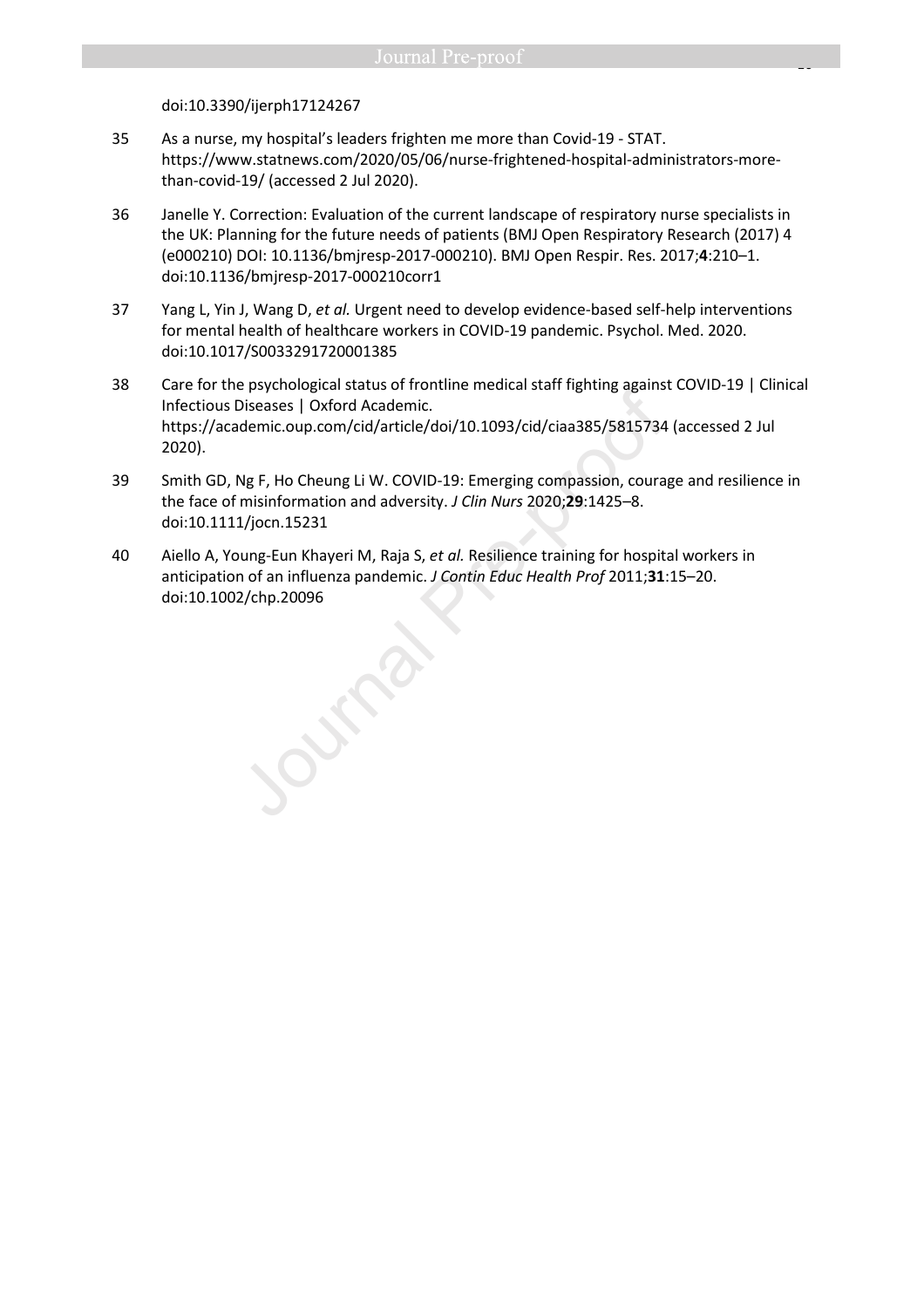$\overline{a}$ 

## Table 1. Demographics of survey respondents (n=255)

|                                            | Frequency (%)                                         |
|--------------------------------------------|-------------------------------------------------------|
| Age (years, mean (SD))                     | 45.1<br>(9.77)                                        |
|                                            |                                                       |
| Age (years)                                |                                                       |
| 18-35                                      | 53<br>(20.8)                                          |
| 36-50                                      | 104<br>(40.8)                                         |
| $50+$                                      | 98<br>(38.4)                                          |
| Gender                                     |                                                       |
| Male                                       | 28<br>(11.0)                                          |
| Female                                     | 226<br>(88.6)                                         |
| Prefer not to say                          | (0.4)<br>1                                            |
| Ethnicity                                  |                                                       |
| White                                      | 242<br>(94.9)                                         |
| Asian                                      | 7<br>(2.7)                                            |
| All other ethnic groups                    | 6<br>(2.4)                                            |
| Years qualified                            |                                                       |
| <20 years                                  | 109<br>(42.7)                                         |
| >20 years                                  | 146<br>(57.3)                                         |
| Long term conditions                       |                                                       |
| <b>No</b>                                  | 201<br>(78.8)                                         |
| Yes                                        | 53<br>(20.8)                                          |
|                                            | (Cardiac 8; diabetes 7; asthma 29, other 9)           |
| UK region                                  |                                                       |
| Scotland                                   | 23<br>(9.0)                                           |
| Northern Ireland                           | $\overline{7}$<br>(2.7)                               |
| Wales                                      | 11<br>(4.3)                                           |
| England (excluding London)                 | 200<br>(78.4)                                         |
| Greater London                             | 14<br>(5.5)                                           |
|                                            | England - North east 11, North west 30, Yorkshire and |
|                                            | Humber 35, West Midlands 16, East Midlands 28,        |
|                                            | south west 22, south east 43, east of England 15)     |
|                                            |                                                       |
| Usual clinical setting,                    |                                                       |
| Acute                                      | 147<br>(57.6)                                         |
| Community                                  | 45<br>(17.6)                                          |
| <b>Primary Care</b>                        | 27<br>(10.6)                                          |
| Other                                      | (5.9)<br>15                                           |
|                                            |                                                       |
| Change of role during COVID pandemic       |                                                       |
| Yes                                        | 146<br>(57.3)                                         |
| No                                         | 72<br>(28.2)                                          |
| Redeployed from other areas (Yes)          | 74<br>(29.0)                                          |
| Returning to practice (Yes)                | (2.4)<br>6                                            |
| Fast tract student (Yes)                   | (0.4)<br>1                                            |
| Undertaking aerosol generating procedures  |                                                       |
| Yes                                        | 124<br>(48.6)                                         |
| <b>No</b>                                  | 96<br>(37.6)                                          |
| Concerns about working in your environment |                                                       |
| Catching the virus                         | 116<br>(45.5)                                         |
| Being exhausted                            | 76<br>(29.8)                                          |
| Giving the virus to other people           | (65.5)<br>167                                         |
| Not being able to cope                     | 55<br>(21.6)                                          |
| Not working safely                         | 56<br>(22.0)                                          |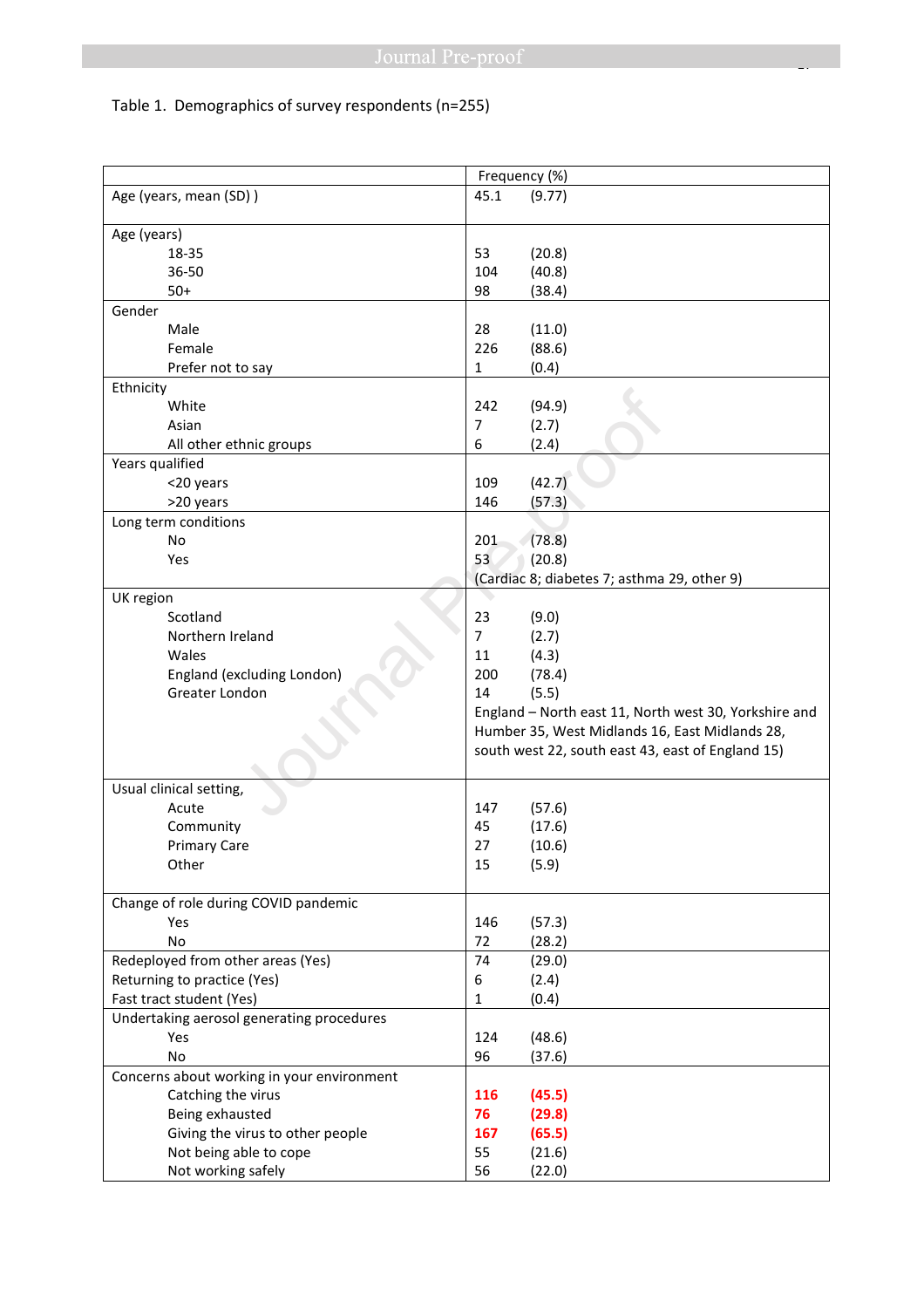$\overline{a}$ 

| Not enough PPE                                      | 72  | (28.2) |
|-----------------------------------------------------|-----|--------|
| Long term stress                                    | 71  | (27.8) |
|                                                     |     |        |
| Living arrangements                                 |     |        |
| Alone                                               | 11  | (4.3)  |
| With partner/spouse                                 | 66  | (25.9) |
| With partner/spouse and children                    | 110 | (43.1) |
| Single parent with children                         | 13  | (5.1)  |
| With extended family                                | 9   | (3.5)  |
| Do you live in a multi-generational household       |     |        |
| Yes                                                 | 34  | (13.3) |
| No                                                  | 175 | (68.8) |
| Are any other family members working in health      |     |        |
| services or as a keyworker                          |     |        |
| Yes                                                 | 104 | (40.8) |
| No                                                  | 104 | (40.8) |
| Are you able to provide enough support to your      |     |        |
| household i.e. food, heat, emotional support        |     |        |
| Yes                                                 | 178 | (69.8) |
| No/with difficulty                                  | 29  | (11.4) |
| Have you potentially had the COVID-19 infection and |     |        |
| have you isolated in the last 4-6 weeks (surveyed   |     |        |
| March/April)                                        |     |        |
| Yes                                                 | 63  | (24.7) |
| No                                                  | 144 | (56.5) |
|                                                     |     |        |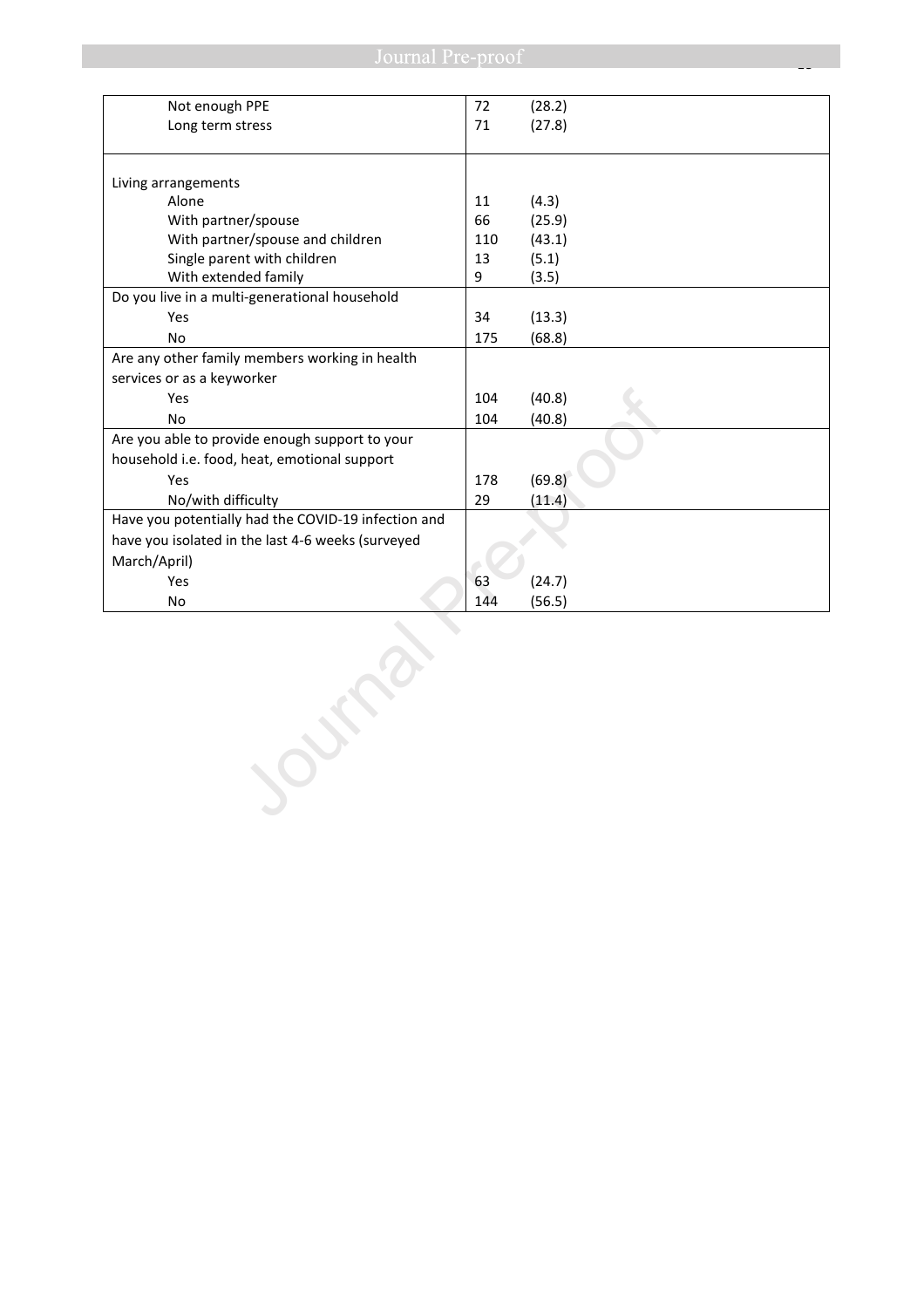ار۔

|                                      | Frequency, (%) |          |
|--------------------------------------|----------------|----------|
| Anxiety (n=191)                      |                |          |
| Minimal anxiety (0-4)                | 96             | (50.3)   |
| Mild anxiety (5-9)                   | 55             | (28.8)   |
| Moderate severe anxiety (10-14)      | 21             | (11.0)   |
| Severe anxiety (15-21)               | 19             | (9.9)    |
|                                      |                |          |
| Median score (min, max)              | 4              | (0, 21)  |
| Depression (n=181)                   |                |          |
| Minimal depression (0-4)             | 94             | (51.9)   |
| Mild depression (5-9)                | 56             | (30.9)   |
| Moderate depression (10-14)          | 17             | (9.4)    |
| Moderately severe depression (15-19) | 9              | (5.0)    |
| Severe (20-27)                       | 5              | (2.8)    |
| Median score (min, max)              | 4              | (0, 27)  |
| Resilience (n=180)                   |                |          |
| Very low (14-56)                     | $\overline{4}$ | (2.2)    |
| Low (57-64)                          | 7              | (3.9)    |
| On the low end (65-73)               | 23             | (12.8)   |
| Moderate (74-81)                     | 50             | (27.8)   |
| Moderate high (82-90)                | 67             | (37.2)   |
| High (91-98)                         | 29             | (16.1)   |
| Median score (min, max)              | 82             | (14, 98) |
|                                      |                |          |
|                                      |                |          |
|                                      |                |          |
|                                      |                |          |
|                                      |                |          |
|                                      |                |          |

Table 2. Anxiety, depression and resilience scores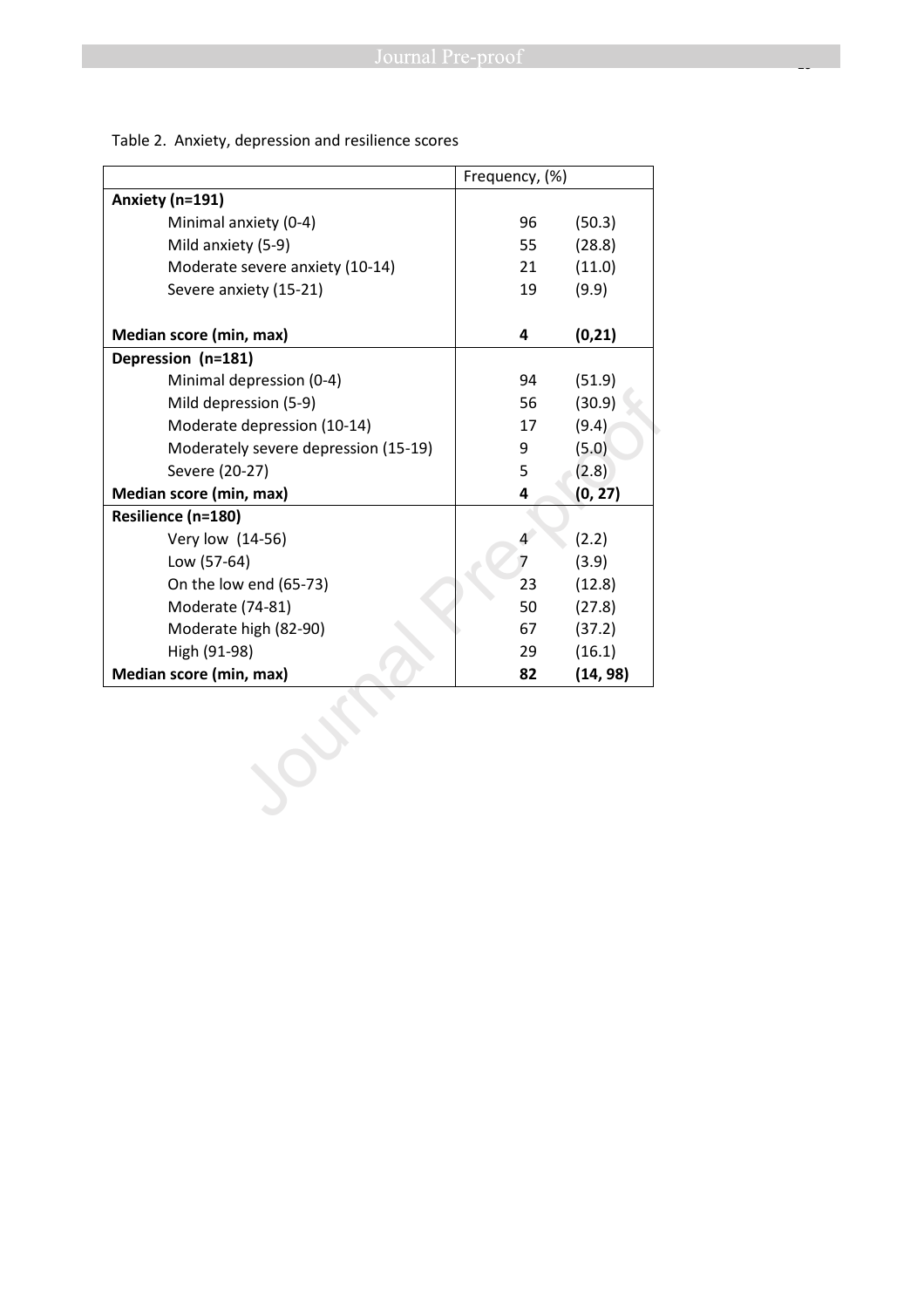|                                       | <b>Median Anxiety score</b> |                       |                        | <b>Median Depression score</b> | Median Resilience score |                     |  |  |
|---------------------------------------|-----------------------------|-----------------------|------------------------|--------------------------------|-------------------------|---------------------|--|--|
| <b>Ethnicity</b>                      |                             |                       |                        |                                |                         |                     |  |  |
| White                                 | 4                           | (range 21, N=183)     | 4                      | (range 27, N=27)               | 82                      | (range 84, N=173)   |  |  |
| Asian                                 | 10                          | (range 13, N=5)       | 8                      | (range 8, N=5)                 | 87.5                    | (range 23, N=4)     |  |  |
| All other ethnic groups               | 5                           | (range $6, N=3$ )     | 4                      | (range 4, $N=3$ )              | 81                      | (range $5, N=3$ )   |  |  |
|                                       | $P = 0.064$                 |                       | $P = 0.061$            |                                | $P = 0.668$             |                     |  |  |
| <b>Participant age</b>                |                             |                       |                        |                                |                         |                     |  |  |
| 18-35                                 | 10                          | (range 21, N=35)      | $\overline{7}$         | (range 27, N=34)               | 79                      | (range 50, N=35)    |  |  |
| 36-50                                 | 4                           | (range 21, N=84)      | 5                      | (range 19, N=81)               | 82                      | (range 44, N=76)    |  |  |
| $50+$                                 | 4                           | (range 21, N=72)      | 3                      | (range 26, N=66)               | 85                      | (range 84, N=69)    |  |  |
|                                       | $P = 0.001$                 |                       | $P = 0.001$            |                                | $P = 0.009$             |                     |  |  |
| <b>Years qualified</b>                |                             |                       |                        |                                |                         |                     |  |  |
| Up to 20 yrs                          | 6                           | (range 21, N=80)      | 6                      | (range 27, n=77)               | 81                      | (range 50, n=76)    |  |  |
| Over 20 years                         | 4                           | (range 21, n=111)     | 3<br>(range 26, n=104) |                                | 83                      | (range 84, n=104)   |  |  |
|                                       |                             | $P = 0.000$           |                        | $P = 0.000$                    |                         | $P = 0.054$         |  |  |
| <b>Usual clinical setting</b>         |                             |                       |                        |                                |                         |                     |  |  |
| Acute                                 | 5                           | range 21, N=125)      | 5                      | (range 27, n=121)              | 83                      | (range 84, n=119)   |  |  |
| Community                             | 4                           | (range 19, n=33)      | $\mathbf{3}$           | (range 19, n=32)               | 83                      | (range 41, n=32)    |  |  |
| Primary care                          | 4                           | (range 16, n=19)      | 2                      | (range 10, n=16)               | 81.5                    | (range 25, n=16)    |  |  |
| other                                 | 5                           | (range 20, n=15)      | (range 12, n=12)<br>3  |                                | 81                      | (range (42, n=13)   |  |  |
|                                       | $P = 0.158$                 |                       |                        | $P = 0.012$                    |                         | $P = 0.916$         |  |  |
| <b>Undertaking aerosol generating</b> |                             |                       |                        |                                |                         |                     |  |  |
| procedures                            |                             |                       |                        |                                |                         |                     |  |  |
| Yes                                   | 5                           | (range 21, n=111)     | 5                      | (range 27, n=108)              | 81.5                    | (range 52, n=108)   |  |  |
| No                                    | 4                           | (range 20, n=80)      | 3                      | (range 19, n=73)               | 82                      | (range 84, n=72)    |  |  |
|                                       | $P = 0.006$                 |                       |                        | $P = 0.000$                    |                         | $P = 0.262$         |  |  |
| Able to provide support to your       |                             |                       |                        |                                |                         |                     |  |  |
| household                             |                             |                       |                        |                                |                         |                     |  |  |
|                                       | 4 (range 21, n=165)         |                       | 3 (range 27, n=158)    |                                | 82 (range 84, n=157)    |                     |  |  |
| Yes                                   |                             | 10.5 (range 19, n=26) |                        | 9 (range 26, n=23)             |                         | 80 (range 52, n=23) |  |  |
| No/with difficulty                    | $P = 0.006$                 |                       | $P = 0.000$            |                                | $P = 0.262$             |                     |  |  |

Table 3 Key variables influencing anxiety, depression and resilience scores.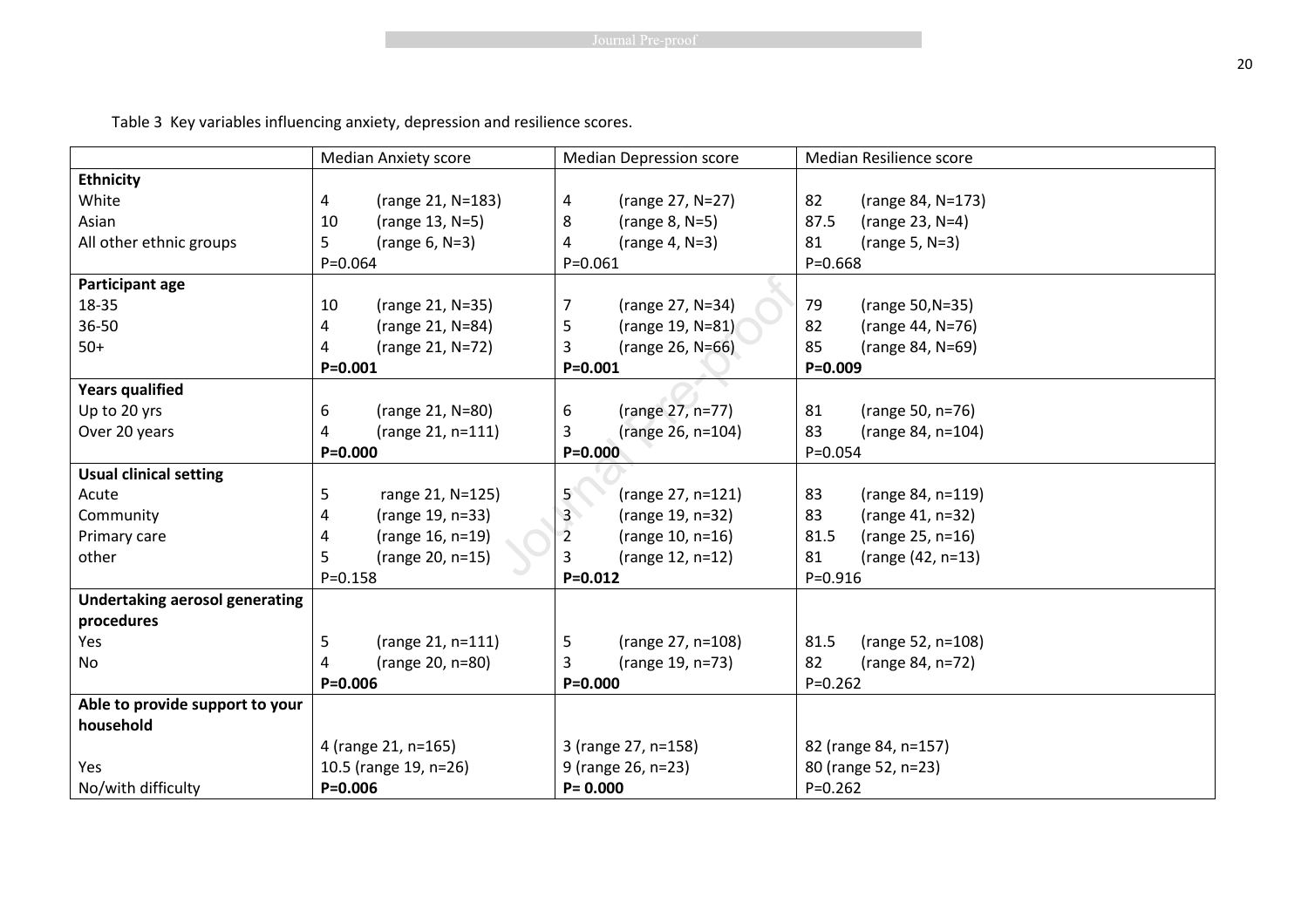### **Table 4 Influence of key variables on depression**^

|                                      | Anxiety ^                                                                                         |                  |       |           |                                                                                           |                     |       |                |                                                                               |                          |       |                          |
|--------------------------------------|---------------------------------------------------------------------------------------------------|------------------|-------|-----------|-------------------------------------------------------------------------------------------|---------------------|-------|----------------|-------------------------------------------------------------------------------|--------------------------|-------|--------------------------|
|                                      |                                                                                                   | Depression^      |       |           |                                                                                           |                     |       |                |                                                                               |                          |       |                          |
|                                      | Model 1<br>[Age; years qualified; supporting the<br>household; undertaking aerosol<br>procedures] |                  |       |           | Model 2<br>[years qualified; supporting the household;<br>undertaking aerosol procedures] |                     |       |                | Model 3<br>[Age; supporting the household; undertaking<br>aerosol procedures] |                          |       |                          |
|                                      | OR <sup>a</sup>                                                                                   | 95% CI           | Wald  | P value   | <b>OR</b>                                                                                 | 95% CI              | Wald  | P Value        | <b>OR</b>                                                                     | 95% CI                   | Wald  | P value                  |
| Age                                  |                                                                                                   |                  |       |           |                                                                                           |                     |       |                |                                                                               |                          |       |                          |
| $18 - 35$ (reference<br>category)    |                                                                                                   |                  |       |           |                                                                                           |                     |       |                |                                                                               |                          |       |                          |
| $35 - 50$                            | 0.458                                                                                             | $0.151 - 1.386$  | 1.912 | 0.169     |                                                                                           |                     |       |                | 0.247                                                                         | $0.086 - 0.708$          | 6.779 | $0.009**$                |
| $50+$                                | 1.690                                                                                             | $0.260 - 10.999$ | 0.301 | 0.583     | $\sim$                                                                                    | 74                  |       | $\overline{a}$ | 0.264                                                                         | $0.077 - 0.904$          | 4.497 | $0.034*$                 |
| <b>Years Qualified</b>               |                                                                                                   |                  |       |           |                                                                                           |                     |       |                |                                                                               |                          |       |                          |
| Less than 20<br>(reference category) |                                                                                                   |                  |       |           |                                                                                           |                     |       |                |                                                                               |                          |       |                          |
| 20 or more                           | 0.123                                                                                             | $0.023 - 0.651$  | 6.065 | $0.014*$  | 0.185                                                                                     | $0.063 - 0.545$     | 9.392 | $0.002**$      | $\overline{\phantom{a}}$                                                      | $\overline{\phantom{a}}$ |       | $\overline{\phantom{a}}$ |
| <b>Support Household</b>             |                                                                                                   |                  |       |           |                                                                                           |                     |       |                | $\overline{\phantom{a}}$                                                      | $\overline{\phantom{a}}$ |       | $\overline{\phantom{a}}$ |
| Yes (reference<br>category)          |                                                                                                   |                  |       |           |                                                                                           |                     |       |                |                                                                               |                          |       |                          |
| No with difficulty                   | 5.323                                                                                             | $1.795 - 15.778$ | 9.096 | $0.003**$ | 4.866                                                                                     | $1.705 -$<br>13.890 | 8.741 | $0.003**$      | 5.116                                                                         | $1.822 - 14.649$         | 9.536 | $0.002**$                |
| <b>Aerosol Procedures</b>            |                                                                                                   |                  |       |           |                                                                                           |                     |       |                |                                                                               |                          |       |                          |
| No (reference                        |                                                                                                   |                  |       |           |                                                                                           |                     |       |                |                                                                               |                          |       |                          |
| category)                            |                                                                                                   |                  |       |           |                                                                                           |                     |       |                |                                                                               |                          |       |                          |
| Yes                                  | 2.591                                                                                             | $0.761 - 8.827$  | 2.317 | 0.128     | 2.377                                                                                     | $0.720 - 7.844$     | 2.021 | 0.155          | 3.103                                                                         | $0.942 - 10.226$         | 3.464 | 0.063                    |
| Nagerleke                            | 0.31                                                                                              |                  |       |           | 0.28                                                                                      |                     |       |                | 0.25                                                                          |                          |       |                          |

**^ =** threshold for depression a score above 10

OR, odds ratio; CI, confidence interval; \*P < 0.05 \*\*P<0.001

a Adjusted ORs: model includes all significant predictors identified in univariate analysis; Wald reported to three significant places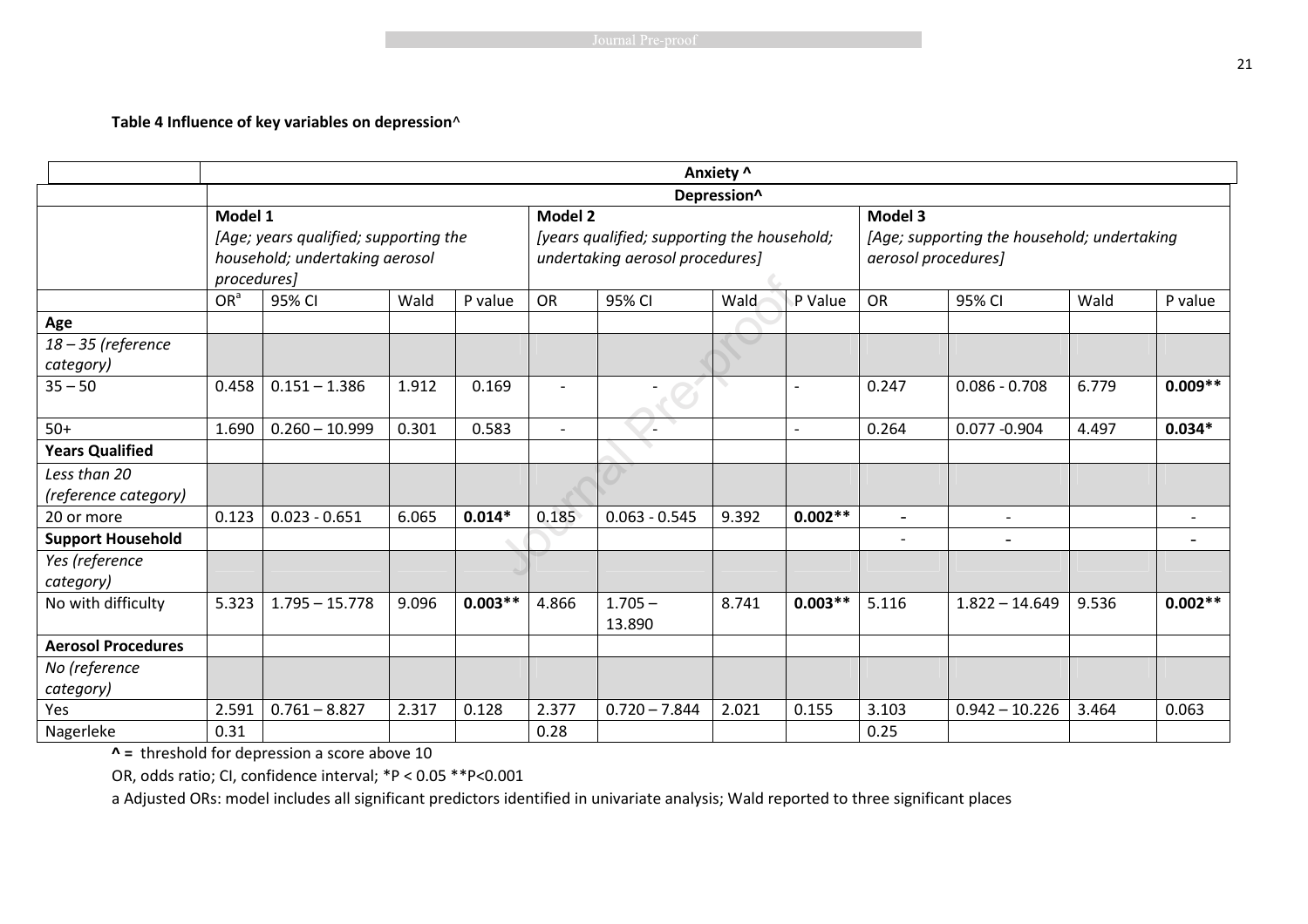|                                         | Model 1<br>[Age; years qualified; supporting the<br>household; undertaking aerosol procedures]<br><b>OR</b><br>95% CI<br>Wald<br>P value |                     |       |           | Model 2<br>procedures]<br><b>OR</b> | [years qualified; supporting the<br>household; undertaking aerosol<br>95% CI | Wald   | P Value                  | Model 3<br>[Age; supporting the household; undertaking aerosol<br>procedures]<br><b>OR</b><br>95% CI<br>Wald<br>P value |                          |        |           |
|-----------------------------------------|------------------------------------------------------------------------------------------------------------------------------------------|---------------------|-------|-----------|-------------------------------------|------------------------------------------------------------------------------|--------|--------------------------|-------------------------------------------------------------------------------------------------------------------------|--------------------------|--------|-----------|
| Age                                     |                                                                                                                                          |                     |       |           |                                     |                                                                              |        |                          |                                                                                                                         |                          |        |           |
| $18 - 35$ (reference<br>category)       |                                                                                                                                          |                     |       |           |                                     |                                                                              |        |                          |                                                                                                                         |                          |        |           |
| $35 - 50$                               | 0.235                                                                                                                                    | $0.078 - 0.708$     | 6.629 | $0.010*$  | $\overline{\phantom{a}}$            | $\overline{\phantom{a}}$                                                     |        | $\overline{\phantom{a}}$ | 0.162                                                                                                                   | $0.059 - 0.444$          | 12.483 | $0.000**$ |
| $50+$                                   | 0.419                                                                                                                                    | $0.078 - 2.253$     | 1.028 | 0.311     | $\overline{\phantom{a}}$            | $\overline{\phantom{a}}$                                                     |        |                          | 0.166                                                                                                                   | $0.054 - 0.051$          | 9.973  | $0.002**$ |
| <b>Years Qualified</b>                  |                                                                                                                                          |                     |       |           |                                     |                                                                              |        |                          |                                                                                                                         |                          |        |           |
| Less than 20<br>(reference<br>category) |                                                                                                                                          |                     |       |           |                                     |                                                                              |        |                          |                                                                                                                         |                          |        |           |
| 20 or more                              | 0.368                                                                                                                                    | $0.091 - 1.490$     | 1.963 | 0.161     | 0.249                               | $0.101 - 0.611$                                                              | 9.211  | $0.002**$                | $\overline{a}$                                                                                                          | $\overline{\phantom{a}}$ |        |           |
| Support Household                       |                                                                                                                                          |                     |       |           |                                     |                                                                              |        |                          | $\overline{\phantom{0}}$                                                                                                | $\overline{\phantom{0}}$ |        |           |
| Yes (reference<br>category)             |                                                                                                                                          |                     |       |           |                                     |                                                                              |        |                          |                                                                                                                         |                          |        |           |
| No with difficulty                      | 6.290                                                                                                                                    | $2.319 -$<br>17.063 | 13.05 | $0.000**$ | 6.119                               | $2.332 -$<br>16.053                                                          | 13.549 | $0.000**$                | 6.303                                                                                                                   | $2.353 -$<br>16.886      | 13.407 | $0.000**$ |
| Aerosol<br>Procedures                   |                                                                                                                                          |                     |       |           |                                     |                                                                              |        |                          |                                                                                                                         |                          |        |           |
| No (reference<br>category)              |                                                                                                                                          |                     |       |           |                                     |                                                                              |        |                          |                                                                                                                         |                          |        |           |
| Yes                                     | 1.898                                                                                                                                    | $0.682 - 5.282$     | 1.506 | 0.220     | 1.764                               | $0.664 - 4.687$                                                              | 1.297  | 0.255                    | 2.062                                                                                                                   | $0.752 - 5.657$          | 1.977  | 0.160     |
| Nagerleke                               | 0.31                                                                                                                                     |                     |       |           | 0.26                                |                                                                              |        |                          | 0.30                                                                                                                    |                          |        |           |

**Table 5 Influence of key variables on anxiety ^** 

 $^{\circ}$  = threshold for anxiety a score above 10

OR, odds ratio; CI, confidence interval; \*P < 0.05 \*\*P<0.001

a Adjusted ORs: model includes all significant predictors identified in univariate analysis; Wald reported to three significant places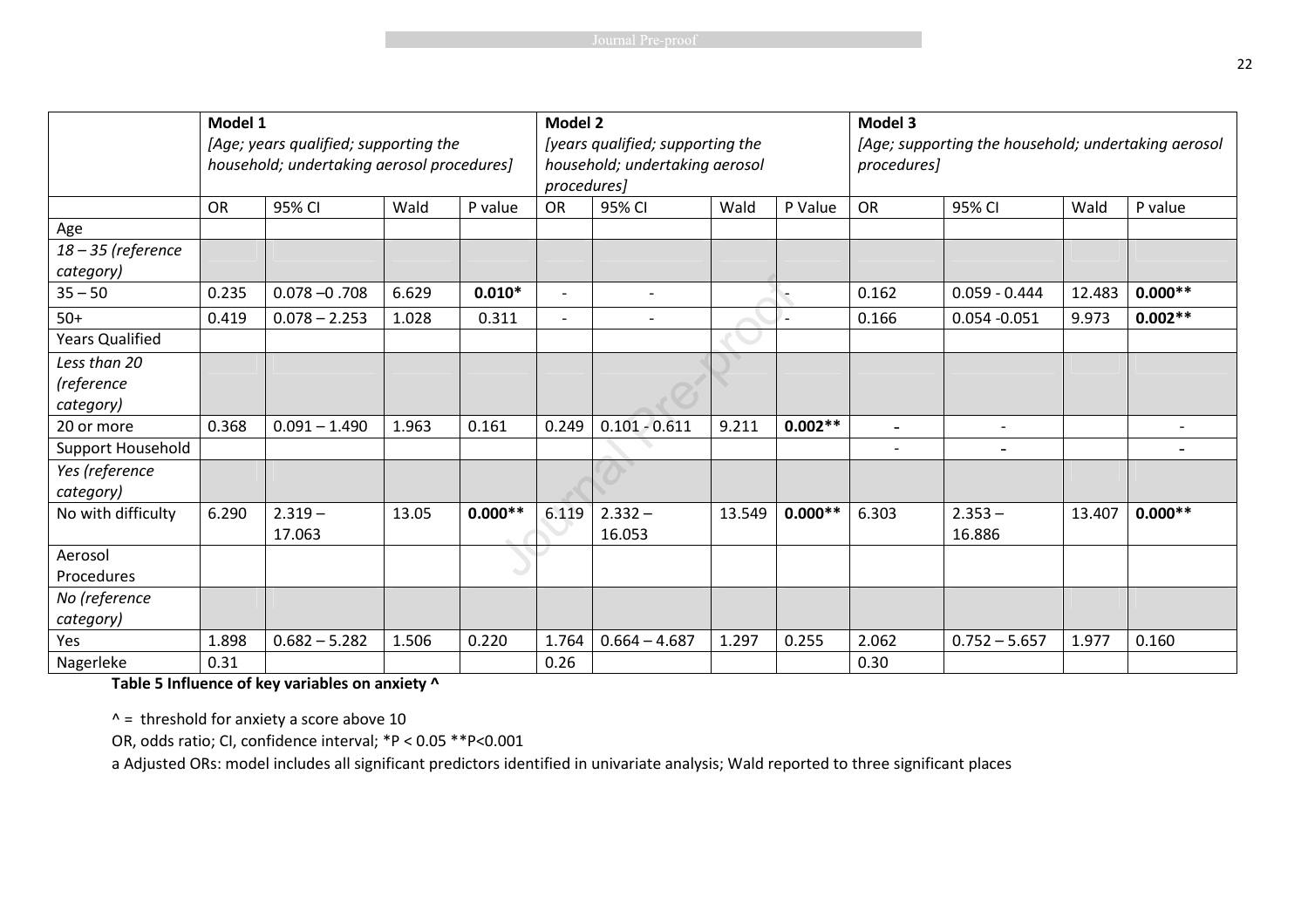### **Highlights**

- There has been a mental health and psychological impact on the NHS workforce during the pandemic.
- This study has shown significant levels of anxiety and depression, with moderate to high levels of resilience.
- Support mechanisms and interventions are needed, particularly for younger or less

experienced staff.